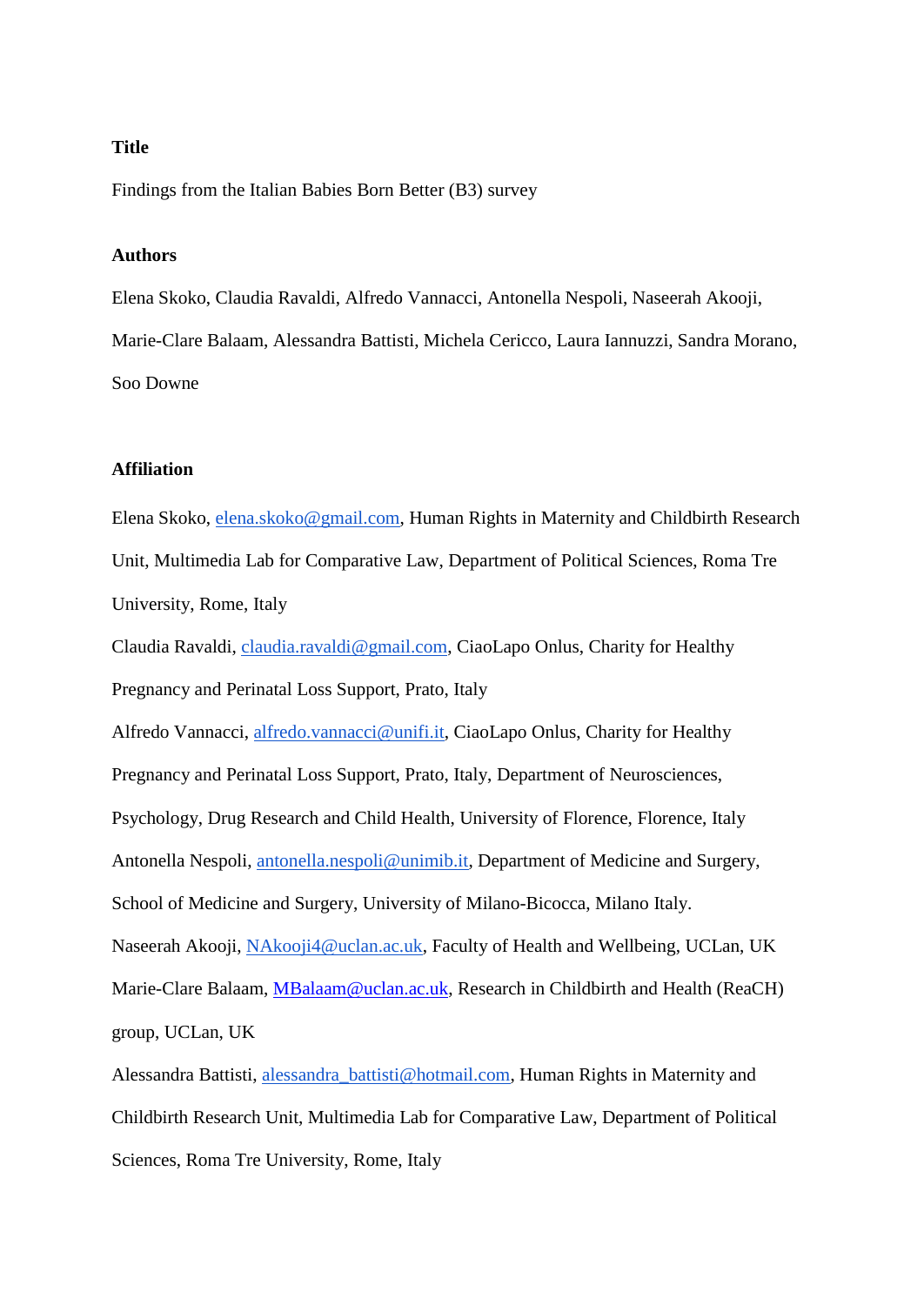Michela Cericco, [cericcomichela@gmail.com,](mailto:cericcomichela@gmail.com) La Goccia Magica, Charity for Peer-to-peer Breastfeeding Support, Rome, Italy

Laura Iannuzzi, [iannuzzil@aou-careggi.toscana.it,](mailto:iannuzzil@aou-careggi.toscana.it) Department of Health Care Professions Careggi University Hospital, Florence, Italy

Sandra Morano, [sandra.morano@unige.it,](mailto:sandra.morano@unige.it) Neurology, Ophtalmology, Gynaecology and Maternal Infant Department, University of Genoa, Largo Daneo, 5 16132 Genoa, Italy Soo Downe, [sdowne@uclan.ac.uk,](mailto:sdowne@uclan.ac.uk) Research in Childbirth and Health (ReaCH) group, UCLan, UK

#### **Notes**

This paper derives from the Babies Born Better project that was developed as part of the EUfunded COST Action IS0907, and continued in EU COST Action IS1405: BIRTH, supported by the COST Programme as part of EU Horizon 2020. The authors wish to thank Simona Fumagalli for her participation in the translation of data. The present research benefited from the voluntary contribution of Italian mothers and associations who, by crowdfunding, raised the money for the purchase of the MAXQDA software. The authors have no conflict of interests. No author received any grant, salary or reimbursement for this research.

### **Corresponding author**

#### Elena Skoko

Address: c/o Unità di Ricerca Diritti Umani nella Maternità e Nascita, Laboratorio Multimediale e di Comparazione Giuridica del Dipartimento di Studi Internazionali - Università degli Studi Roma Tre, Via Gabriello Chiabrera 199, 00145 Roma, Italia Email: elena.skoko@gmail.com

### **Abstract:**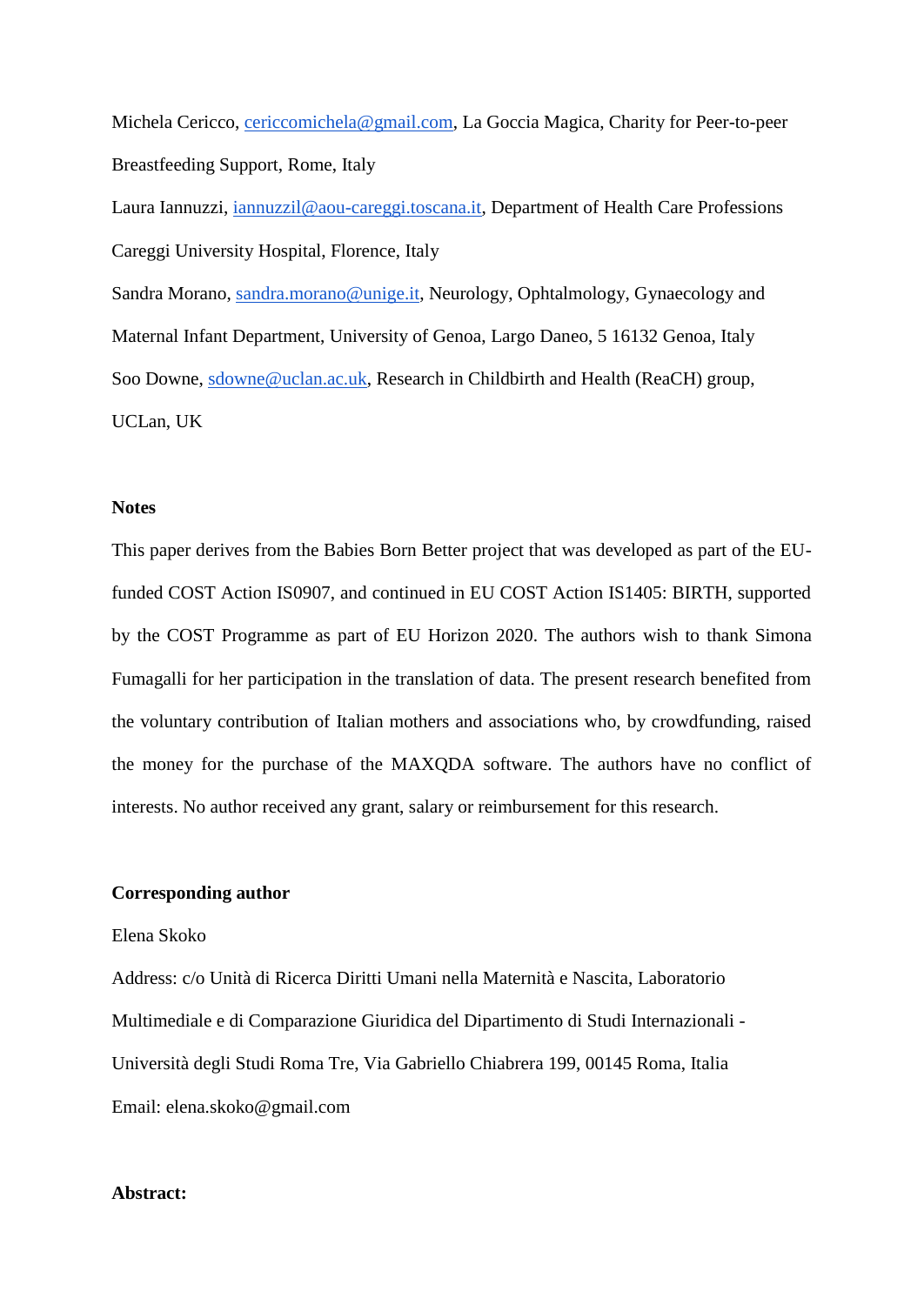BACKGROUND: The most recent WHO recommendations "Intrapartum care for a positive childbirth experience" highlight the need to identify women-centred interventions and outcomes for intrapartum care, and to include service users' experiences and qualitative research into the assessment of maternity care. Babies Born Better (B3) is a trans-European survey designed to capture service user views and experiences of maternity care provision. Italian service users contributed to the survey. METHODS: The B3 survey is an anonymous, mixed-method online survey, translated into 22 languages. We separated out the Italian responses and analysed them using computer-assisted qualitative software (MAXQDA) and SPSS and STATA for quantitative data analysis. Simple descriptives were used for the numeric data, and content analysis for the qualitative responses. Geomapping was based on the coded qualitative data and postcodes (using Tableau Public). RESULTS: There were 1000 respondents from every region of Italy, using a range of places of birth (hospital, birth centre, home) and experiencing care with both midwives and obstetricians. Most identified positive experiences of care, as well as some practices they would like to change. Both positive and critical comments included provision of care based on the type of providers, clinical procedures, the birth environment, and breastfeeding support. There were clear differences in the geomapped data across Italian regions. CONCLUSIONS: Mothers highly value respectful, skilled and loving care that gives them a strong sense of personal achievement and confidence, and birth environments that support this. There was distinct variation in the percentage of positive comments made across Italian regions.

**Key words:** midwifery; qualitative research; Italy; delivery, obstetric; breast feeding

## Introduction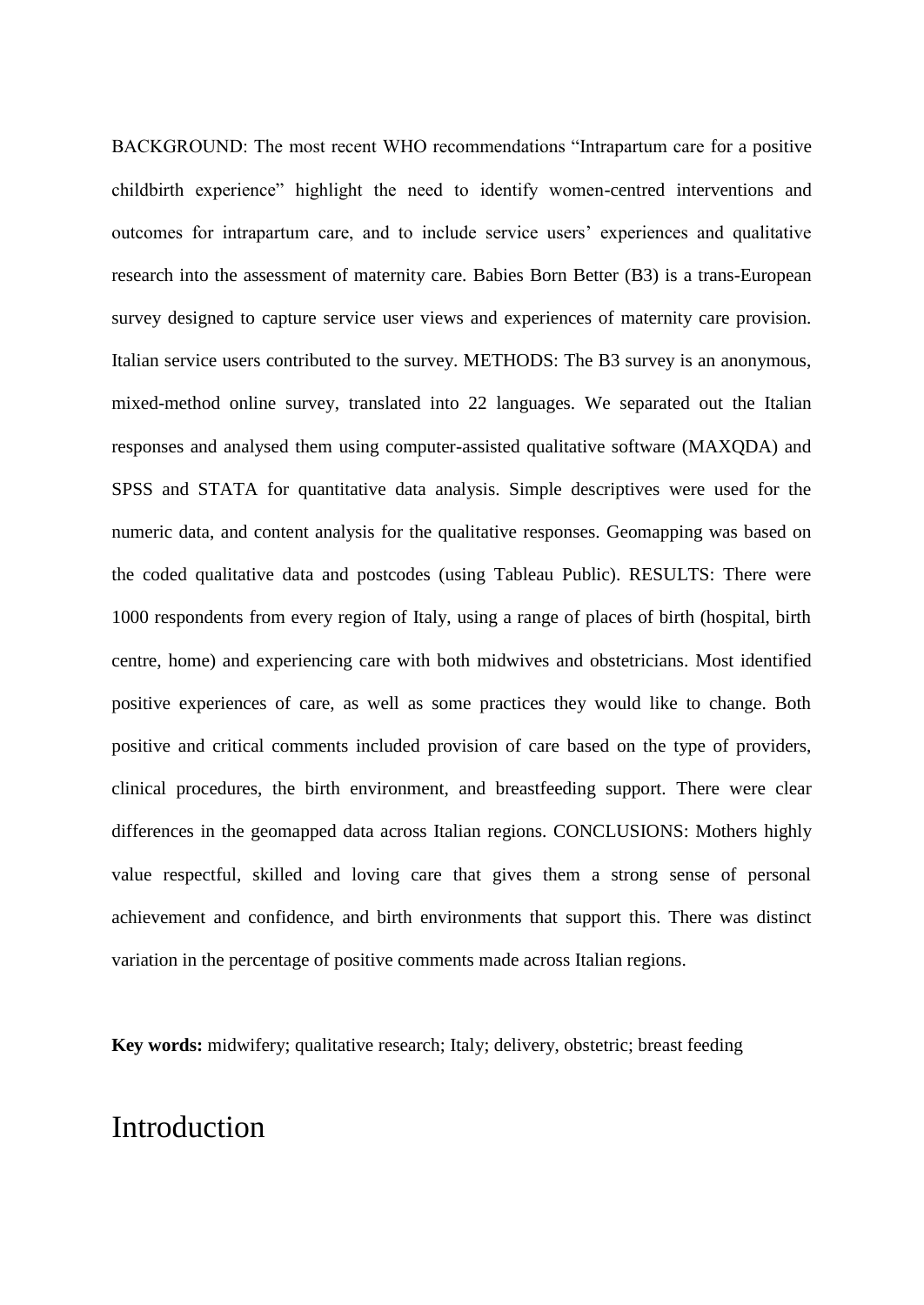The most recent WHO recommendations "Intrapartum care for a positive childbirth experience" highlight the need to identify women-centred interventions and outcomes for intrapartum care.<sup>1</sup> They suggest that "*adopting a woman-centred philosophy and a human rights-based approach opens the door to many of the care options*" and recommend that service users' experiences and qualitative research should be used to optimize the future development of maternity care, facilitating participatory research and engagement with women's groups. These recommendations are linked to wider movements to place women at the centre of birth and to challenge excessively technocratic approaches to care. This is a position endorsed by WHO since the 1985 Fortaleza Declaration.<sup>2</sup> In 2014 the WHO promoted this agenda further when they published the statement "The prevention and elimination of disrespect and abuse during facility-based childbirth", which called for all states to acknowledge women's experiences of birth and to produce qualitative data that could guide national policies for respectful, competent and caring maternity assistance.<sup>3</sup>

In the UK and the US, research involving service users' experiences and qualitative data, as well as data from healthcare providers, have been influential in improving maternity care policies. This led to UK initiatives such as "Changing Childbirth" in  $1993<sup>4</sup>$  and the more recent NHS England Better Births Maternity Transformation Programme.<sup>5</sup> In the US, the service users' "Listening to mothers" survey has been run regularly since  $2002$ .<sup>6,7</sup>

In Italy surveys of maternity care have been carried out by governmental bodies, focusing mainly on evaluation of operational models of maternity care rather than on women's personal experiences,<sup>8</sup> with the exception of a recent innovative survey of women's experience of "obstetric violence".<sup>9, 10</sup> Official data show that, in 2015, 34.4% of women gave birth by caesarean, <sup>11</sup> with rates of 52.5% in private facilities financed by the national health system. The official report (CeDAP) reveals a national tendency to inappropriate care,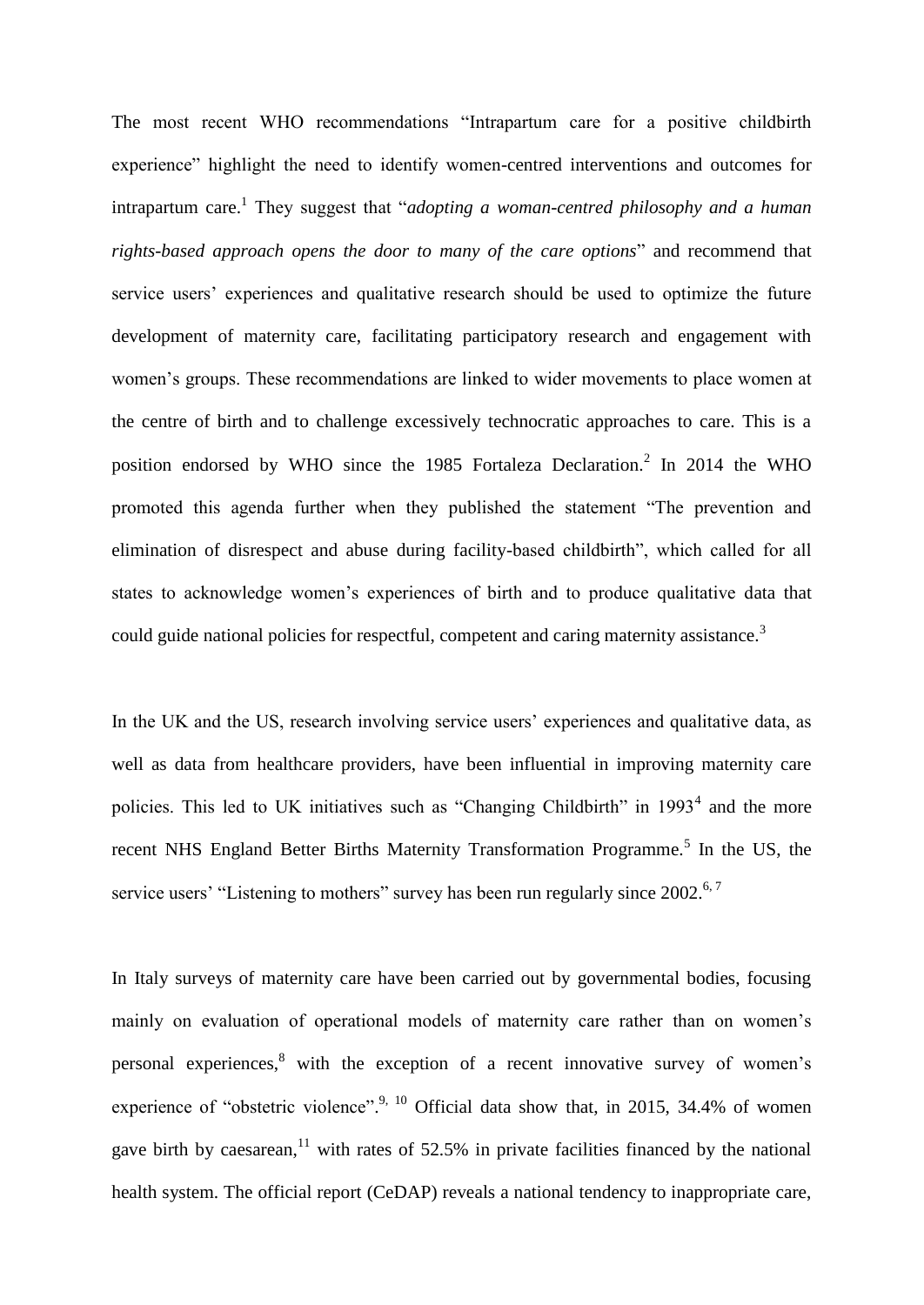indicated primarily by high caesarean rates. However, no data are collected about the consequences of this care or about the evaluation of this care by women (or providers).

In light of this, the international Babies Born Better (B3) survey [\(www.babiesbornbetter.org\)](http://www.babiesbornbetter.org/) provides a unique insight into maternal views and experiences of Italian maternity care. The B3 is an anonymous, mixed-method online survey developed by a group of 27 country coordinating groups linked to the EU funded COST Action IS1405 (www[.eubirthresearch.eu\)](https://eubirthresearch.eu/). It was designed to explore women's birth experiences across Europe and to identify factors that could support the delivery of optimal maternity care and positive birth experiences for women. It is intended that this knowledge is used to improve the quality of maternity care across Europe. It is focused on women identifying the issues that are most significant to them, thus foregrounding their voices and their experiences.

This paper reports on the findings of B3 survey for women who birthed in Italy between 2010 and 2015. Using both quantitative and qualitative data the paper explores the aspects of care that women value most in maternity care. It identifies locations where women are most positive about their care and highlights areas where they would like to see changes. These findings, and consequent recommendations, are placed in the context of maternity care in Italy.

# Methods

The survey was translated into 22 languages and was online between February 2014 and November 2015. In this period 37,732 women from 66 countries responded. The questionnaire comprises 19 questions, with sub-questions, divided into six sections. It was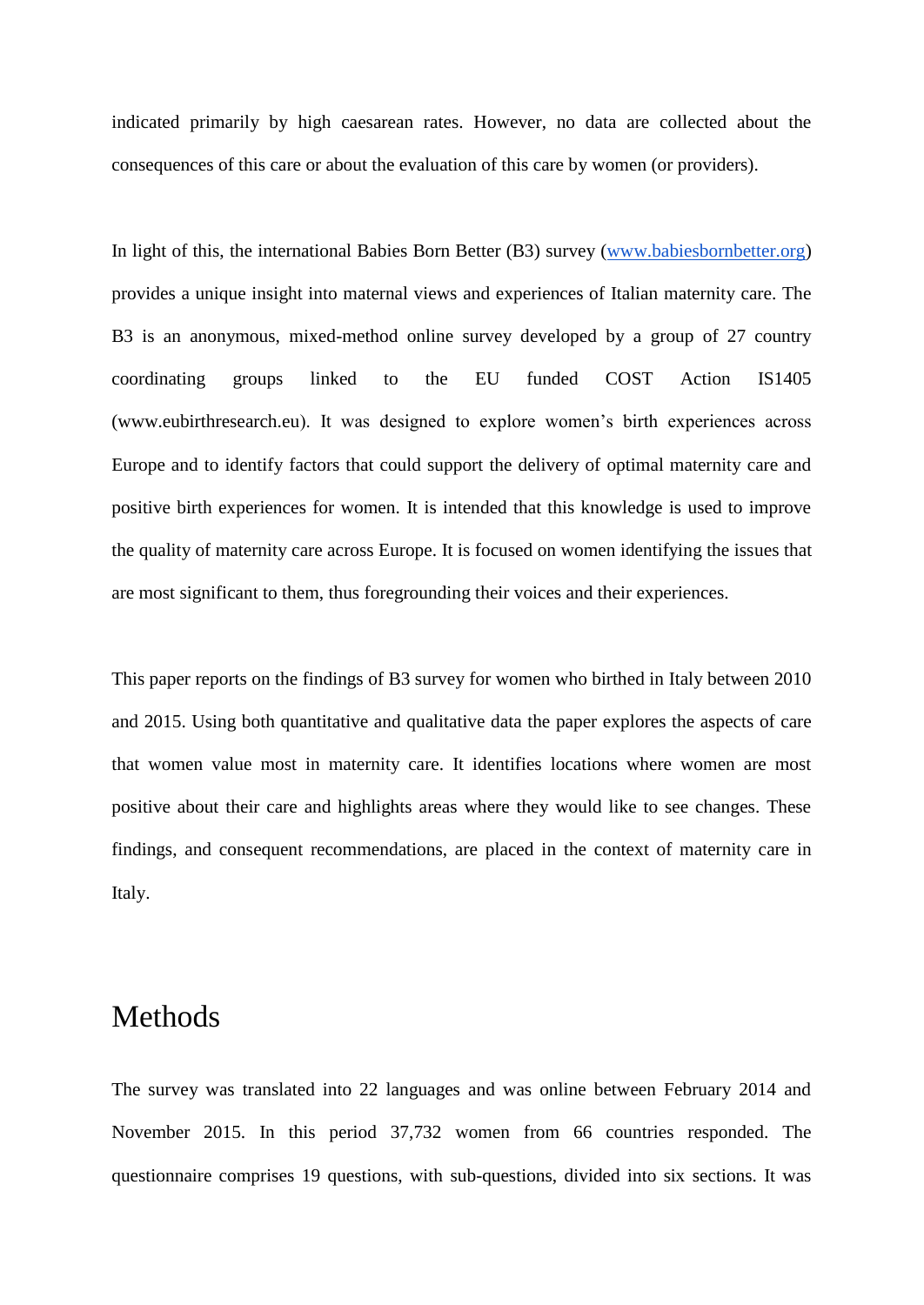designed to be short and simple to use and to be applicable in a range of cultural and linguistic settings to facilitate maximum participation. It includes quantitative questions related to demographics, clinical factors and type of care/place of birth and open response questions which invited women to express their views on both positive aspects of their maternity care experience and to suggest changes they would like to see. Participants were also asked to provide an honest description of the care they had received. A full description of the methodological challenges, design, conduct and analysis of the first round is available in Downe et al. (under review). Thus far data from this survey have been analysed for four countries (Austria, Germany, Croatia, and Portugal), and the results have been reported elsewhere.<sup>12, 13, 14, 15</sup> The Italian translation of the first iteration of B3 survey was launched in June 2014 and closed in November 2015. This is the time period covered by the results presented in this paper.

The data were analysed using qualitative and quantitative data analysis tools (MAXQDA, STATA, SPSS). Manual data assessment and thematic analysis were discussed among authors who are researchers, healthcare providers and service users' representatives. Since the questionnaire was multilingual each respondent who gave birth in Italy could answer in any available language. The authors translated these responses.

Demographics were analysed for the mean and standard deviation and median and quartiles (age) or percentage (parity, history of pregnancy problems, type of health care provider, and birthplace). Quantitative variables (place of birth, type of providers, pregnancy issues etc.) were also cross-analysed with qualitative coded segments. Variables were analysed by means of parametric or non-parametric tests when appropriate, characteristics are shown in Table I. For quantitative analysis see Tables II and III. A p value  $< 0.05$  was considered statistically significant.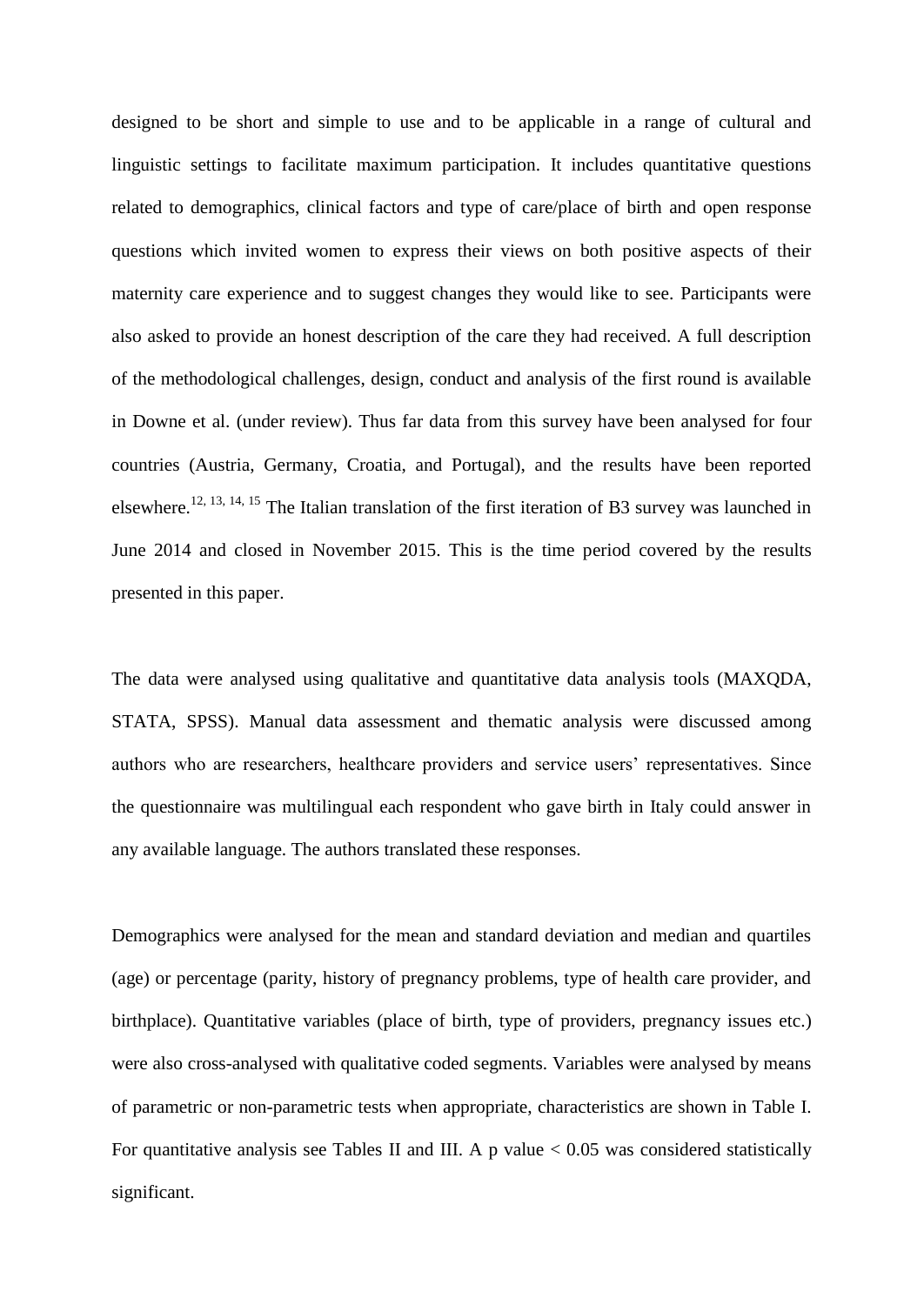Content analysis of the free-text comments (questions 14-17, see Table IV) was done using MAXQDA software. This approach has been described as "*a research method for subjective interpretation of the content of text data through the systematic classification process of coding and identifying themes or patterns*".<sup>16</sup> The analysis process involves selecting the unit of analysis, categorizing and finding themes from categories.<sup>17</sup> The data for all four questions were analysed together. Expressions with higher frequency within the data set were first selected using the 'word count' feature, then we pinpointed emerging themes and coded the text segments. This analysis produced a number of categories and themes on which our hypotheses and recommendations are based.

In order to geographically represent the data outcomes (see Figure 1 and Table V), the qualitative data set was divided into 10 variables by manual coding, where the free text of each respondent was assigned to a specific variable (1-10, from most positive to most negative; see Table VI). The following criteria were used to define the variables: number of positive and negative comments and suggestions; expressions of emotions emerging through the analysis of both the content and the form of the texts; declared presence or lack of humanity; influence of clinical practices on the psychophysical outcomes, as expressed by the respondents. The median score of comments within each region of Italy was then geomapped to that region by using place of birth location data (town name/postcode) provided by the respondents (we used Tableau Public 8.4 for this purpose). To provide a quick impression of the geomapped data, we used colours in which the deeper green the region, the higher the median of positive comments were made by women using services there, and the deeper red, the lower the median for positive comments. We also used "weather map" type symbols, to identify more nuanced findings. $18$  These symbols are given in Table V, along with their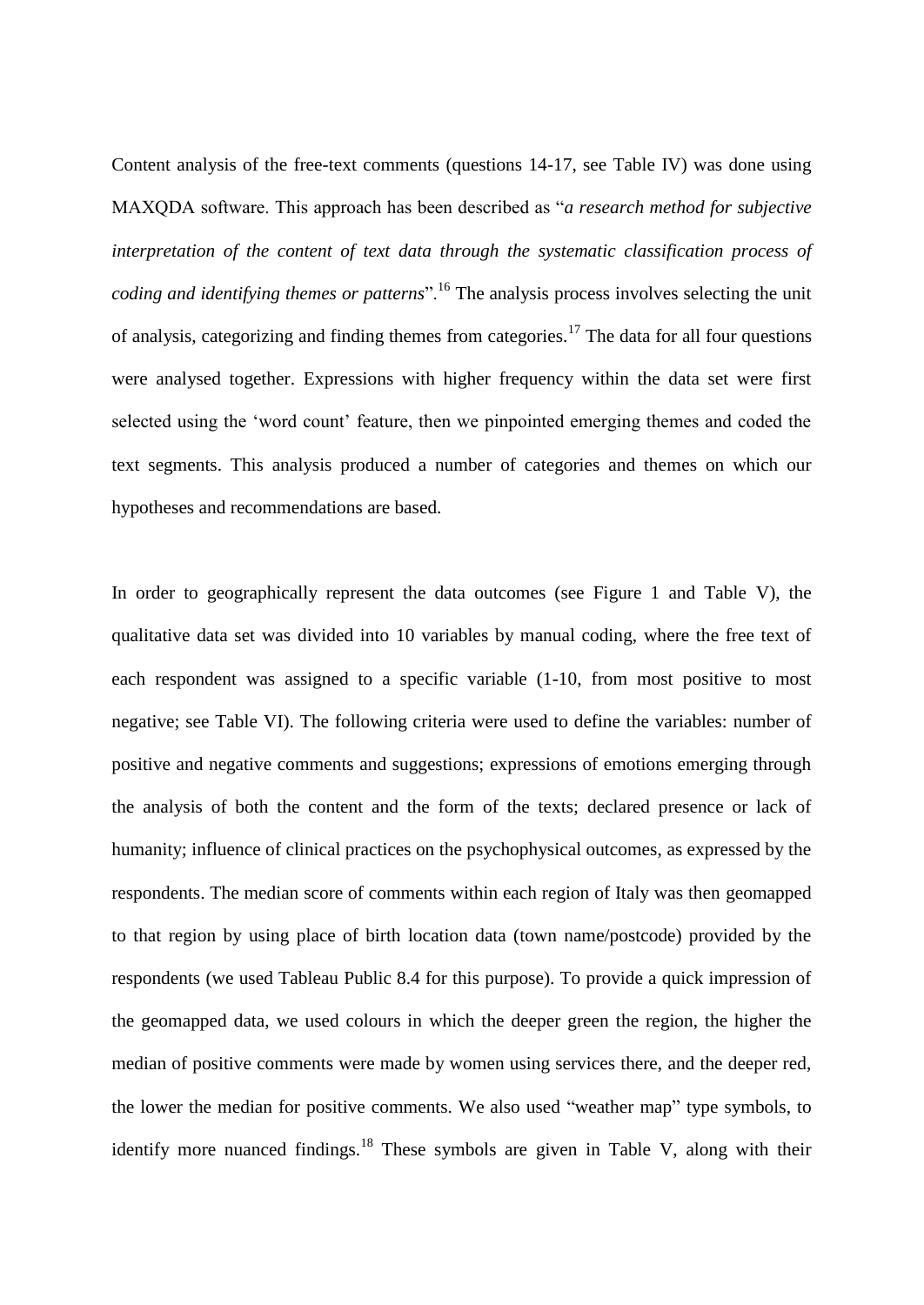definitions. Its focus on temporary and relative conditions was ideally suited to the complexity of the studied topic.

# Results

From the total of 1,000 participants to the Italian B3 survey, 818 provided full data sets. The remaining 182 respondents (18.3%) did not contribute to the qualitative part of the survey (questions 14-17) or their open responses were invalid, or they did not give birth in the last 5 years. There were 5 respondents who gave birth slightly out of the survey's time frame, acknowledging this in the open questions. Their contributions were included in the study. 42 respondents answered the survey in non-Italian languages (Bulgarian 7, Croatian 2, Czech 2, Danish 1, English 5, Finnish 2, French 2, German 8, Greek 2, Lithuanian 1, Portuguese 1, Romanian 3, Slovakian 1 and Spanish 5). Their contributions were analysed (after being translated) conjointly with those responding in Italian, since the numbers were not large enough to justify separate analysis.

## Demographics

Table I and Table II illustrate the demographics of the respondents. Demographics of responders are quite similar to those of women giving birth in Italy in the same period, although there are some differences (see Discussion section).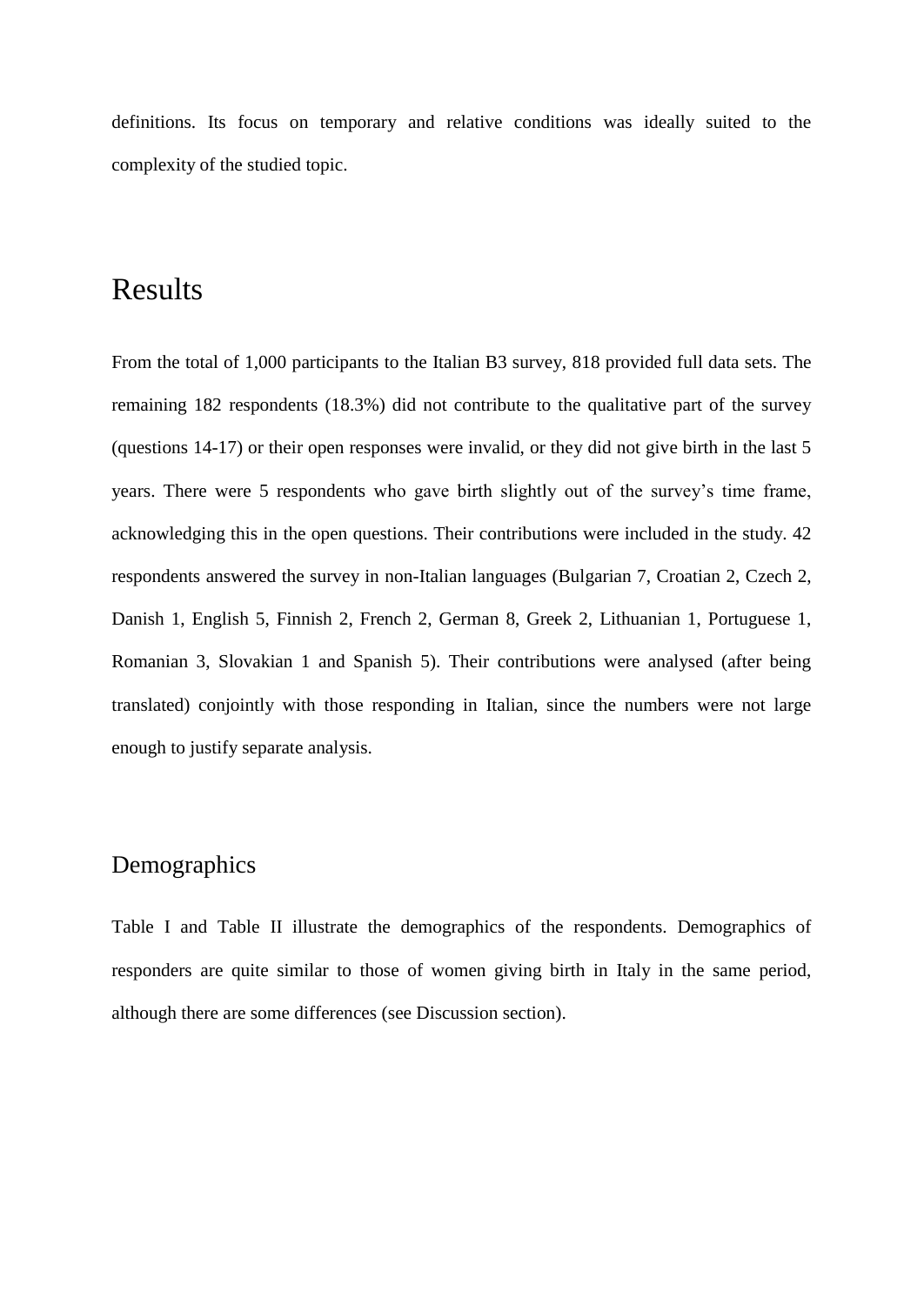## Qualitative content analysis

The respondents used a wide range of words (in *italics*) to describe their needs in childbirth and their perception of care. In our analysis six thematic areas emerged:

- 1. Praised or desired general quality of maternity care;
- 2. Relations with care providers;
- 3. Phases of pregnancy and childbirth;
- 4. Impact of clinical practices on psychophysical outcomes;
- 5. Birth environment;
- 6. Qualitative expressions (adverbs) of evaluation.

### 1. Praised or desired general quality of maternity care

In the evaluation of the quality of maternity care, as perceived and/or desired by the respondents, it emerged that women highly value *professional* and *competent* care that they define as being *supportive*, *gentle/kind* and *respectful*. When talking about *support*, the respondents refer mainly to postpartum, especially breastfeeding support, as well as intrapartum. Terms related to *safety*, *risk* and *emergency* were significantly less frequent, suggesting that women might feel well assisted and secure in a *humane* environment, considering highly skilled and technically advanced provision of care a priority only when truly needed. The *humanity* of health care providers and of the facilities is seen as integral part of the assistance. The word *professionalism* is associated frequently with *humanity*, *gentleness/kindness*, *support*, *availability*, *competence* and *respect*. Women positively value the ability to express their *freedom* while in labour and birth, and they associate it with the *respect* of their choices and desires. One woman spoke positively of the "*understanding,*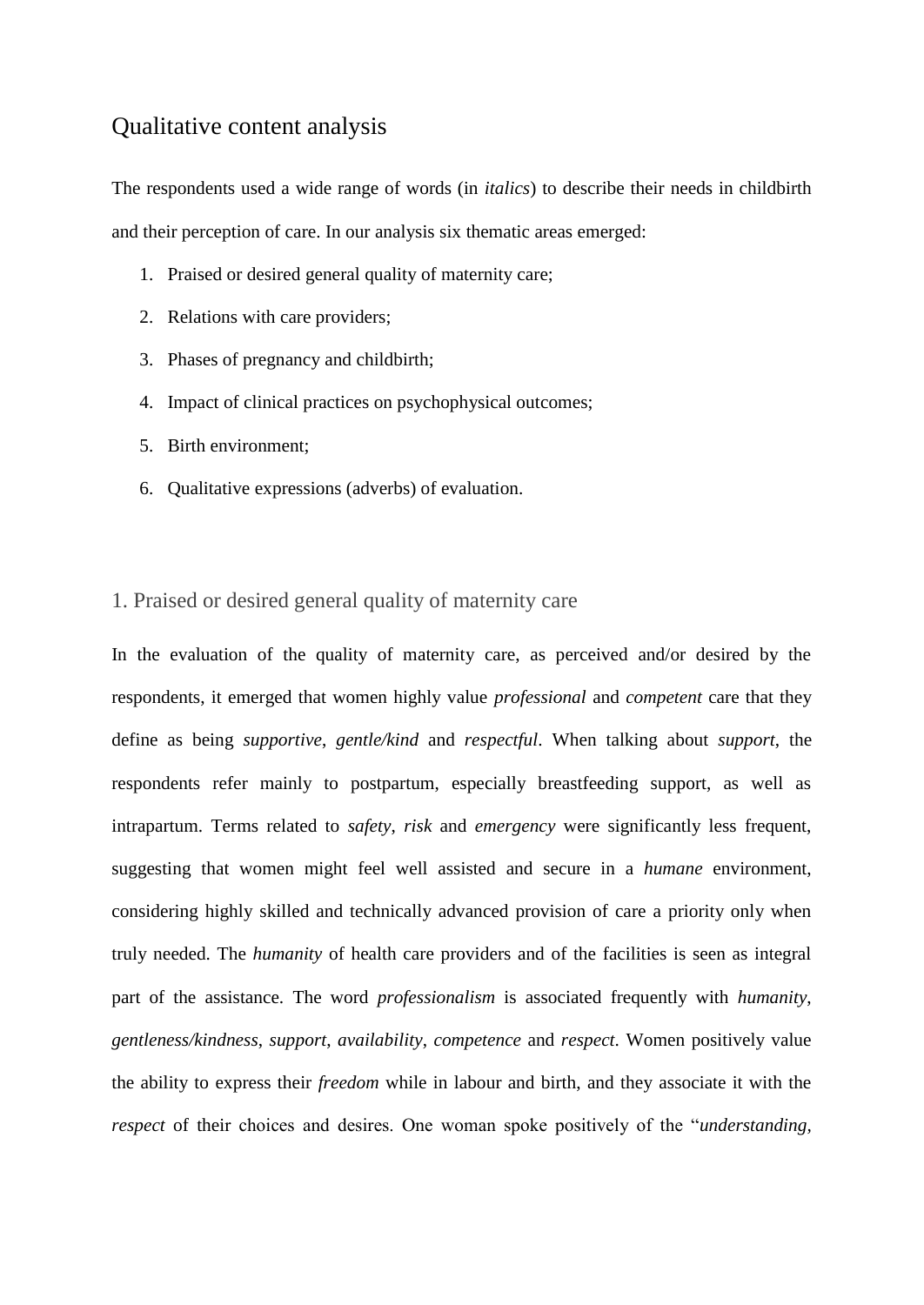*humanity, gentleness, professionality of all the staff"*, whilst another explained that *"You will not receive the kindness you deserve."*

Women express their need of a specific type of assistance defined by *listening ability*, *empathy*, *understanding*, *trust*, *sweetness*, *patience*, *acceptance*, *need*, *love*, *nurturing*, *intimate*, *presence*. One woman described how

*"The midwife that cuddled me in the delivery room was adorable, she stayed beyond her shift to help me until the end, and I really loved this! Also, in the ward I found available loving persons that continued to cuddle me and help me getting started with this marvellous role of being a mother!!!"* 

Another woman suggested *"personalized professional maternal"* care shall be the positive change she'd like to see. Respondents distinguish between *polite* and *gentle*, giving a "cold" attribution to the first and "warm" to the second.

On the other side, even the best outcomes might not translate into a positive experience of birth when the environment and the assistance are perceived as *cold*, when women feel *abandoned*, not involved, not informed about the process and about hospital practices, or *"treated like numbers"*. The emphasis on *coldness* perceived in maternity care inspired the "weather forecast" metaphor in geomapping. Given the high value placed on *human* qualities, or lack of them, the aspect of humanity was chosen as one of the major discriminants in defining the 10 variables.

### 2. Relations with care providers

Women clearly name the categories of healthcare providers they encounter in childbirth, giving an evaluation of each based on the relations they had with them. These include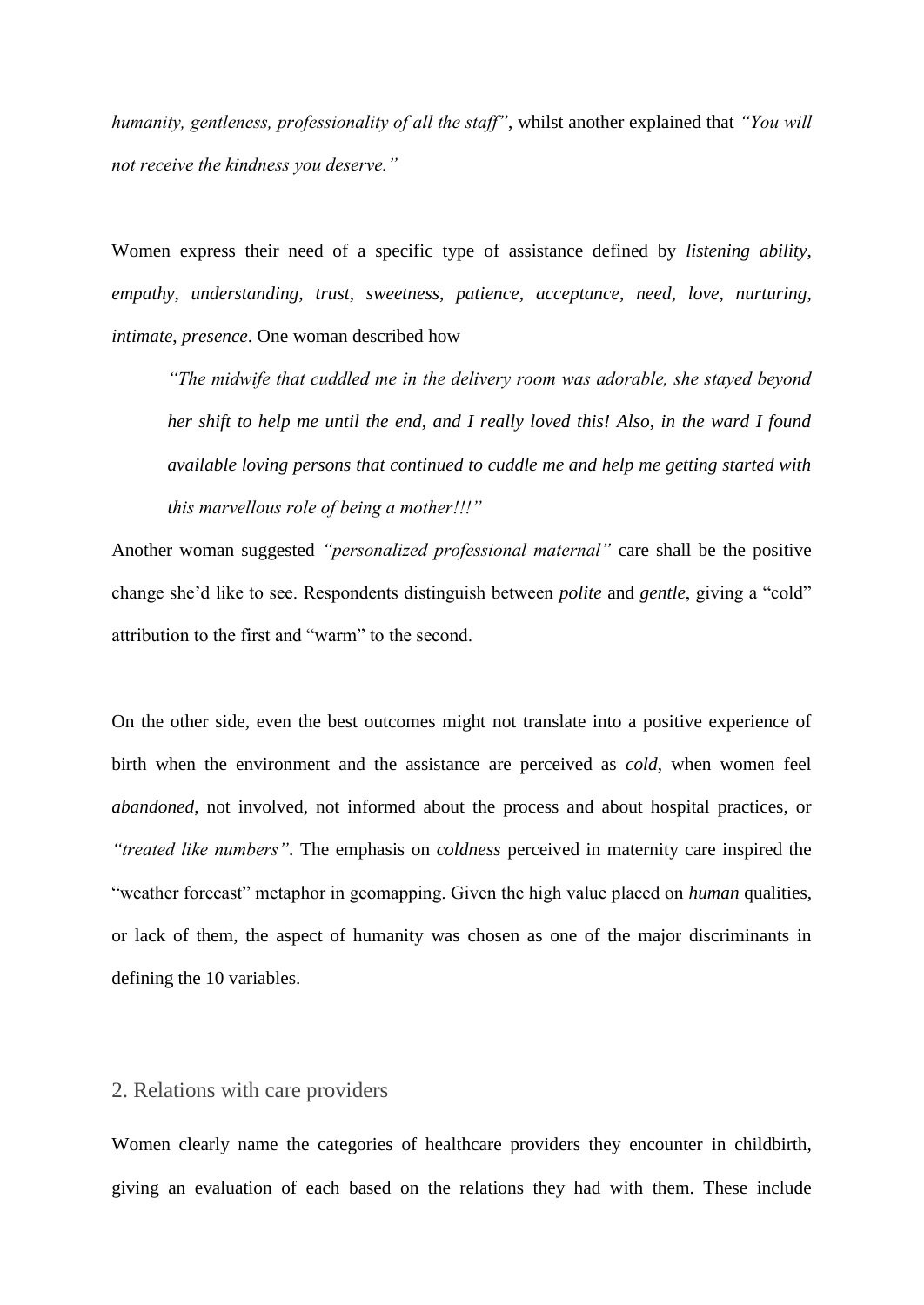*midwives*, *doctors* (generally obstetricians, but also paediatricians and anesthesiologists) and (paediatric) *nurses*. Respondents also mention *husbands* as having an important role in assisting at birth.

The respondents lament the *lack of personnel* and the lack of a "*holistic"* or *shared vision* among different providers as structural and systemic issues influencing their experience. They feel that when there is a lack of personnel, the service is poor and the outcomes are worse. In the analysis of this category, we used "positive, but" and "negative, however" codes in order to spot interrelations. Thus, within the "positive" category, we noticed that there is still much scope for general improvement for both doctors and midwives, especially in their relations with childbearing women but also with colleagues, while paediatric nurses scored low in relation to breastfeeding support. One woman commented that she had a

*"disappointing experience from all points of view with omissions and shortcomings from all professionals that I met."* 

On the contrary, when exploring the "negative" category, midwives make a significant difference in making the experience less traumatic. Quite a few respondents felt that the assistance they received depended on *luck*.

The most frequent term in the qualitative data is *midwife, midwives*. Women identify midwives as the main healthcare providers at birth, both in hospitals and at home. The two semantic categories attributed to midwives are related to *human* and *professional* aspects. The quality of midwifery care is perceived as interdependent with the quality of the relation established with a childbearing woman. The respondents perceive the act of birth as part of the overall process of motherhood, highly valuing continuous support and continuity of care, from conception throughout early childhood, for both the mother and the baby. In this aspect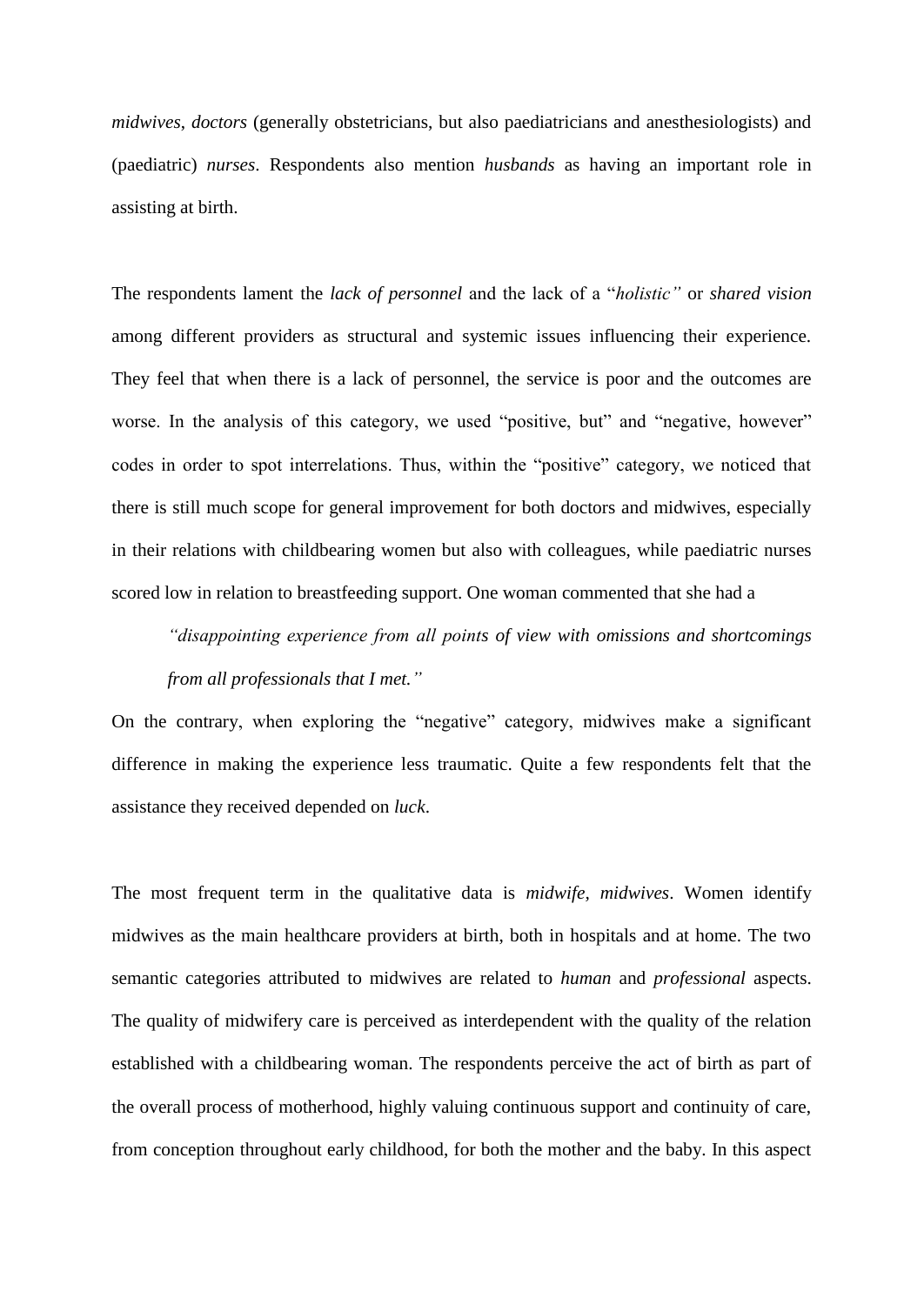they seem to be more satisfied with the care received by midwives, compared to that of gynaecologists, obstetricians or other providers. One women noted:

*"My gynaecologist came to the delivery room even though he doesn't work in that hospital. He was kind, but in hindsight I would have done better only with midwives."*

### 3. Phases of pregnancy and childbirth

Although the questions of the B3 survey generally addressed the intrapartum period, women identified their needs and valued their experiences in relation to all phases of childbirth. The word *breastfeeding* is the second most frequent term in the whole data set, and it seems to have a decisive role in the overall satisfaction with childbirth. One woman commented that

*"it would be desirable for nursery personnel* […] *to not treat children and mothers as 'numbers' but as persons."*

Successful breastfeeding may compensate for a disappointing experience of labour and birth. The support received is highly appreciated, and the lack of it can add a sour note to what had been a perfect experience.

*"The assistance in childbirth was PERFECT! ...but after, a disaster! Test weighting, threats to add infant formula, presumed excessive weight loss!"* 

The attention to *breastfeeding* in our data set extends to *postpartum* and newborn care, but specifically to *rooming in* - an expression linked to the UNICEF's Baby Friendly Hospital Initiative - indicating the possibility of the baby staying with the mother after birth. Respondents specify that they do not want to be *left alone* with the baby. They want to receive caring support from a competent care provider to introduce them to the first steps of baby care and assist them when they need it, especially after interventions such as C-section and episiotomy.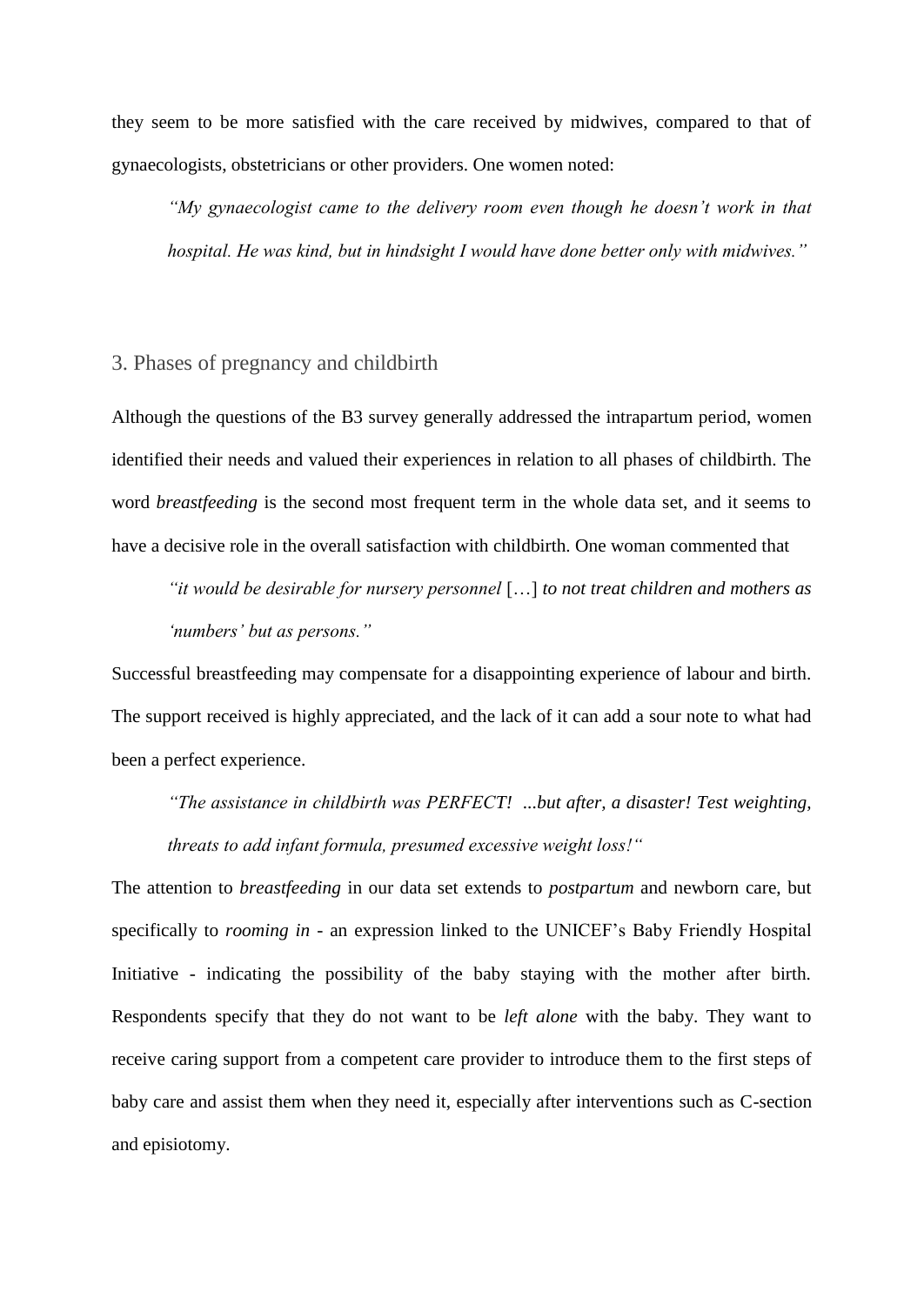### 4. Impact of clinical practices on psychophysical outcomes

When talking about the types of birth and clinical practices, the respondents most used terms are *natural* and *caesarean*. In relation to responses about the quality of care, the term *natural*  is most associated with *respect*, *support*, *information* and *tranquillity,* as well as with a positive experience of birth, while the term *caesarean*, is most commonly associated with *natural*, *information* and *support*, and is equally present in the positive and negative categories, suggesting that women generally prefer natural (physiological) birth but when they need or want a C-section, they appreciate receiving adequate information and support. One women who had a planned C-section noted that with support she was;

"*very satisfied with the operation, with the care I received and with the support in taking care of my little one"*.

Women who gave birth at home or at the birth centre (midwife-led unit) were predominantly enthusiastic about the experience and about the care they received, though they lamented the cost (of home birth) and the selective process and postpartum care (for birth centres). They wish many more women could access this type of care.

Women mention a series of birth practices, such as *epidural*, *induction*, *water birth*, (delivery) *positions*, *episiotomy*, *umbilical cord*, *placenta*, *skin-to-skin*, *VBAC*, *interventions*, (vaginal) *exams*, *lotus birth*, *Kristeller* (manoeuvre). *Epidural* is associated with positive experiences, though it was also significant in mixed and negative categories. One women noted that epidural is *state of the art* and that it is done *routinely* but that it *"caused problems to me."*

*Water birth* is appreciated, as well as *skin-to-skin* contact between the newborn and the mother immediately after birth, while *induction*, *episiotomy and Kristeller* are perceived as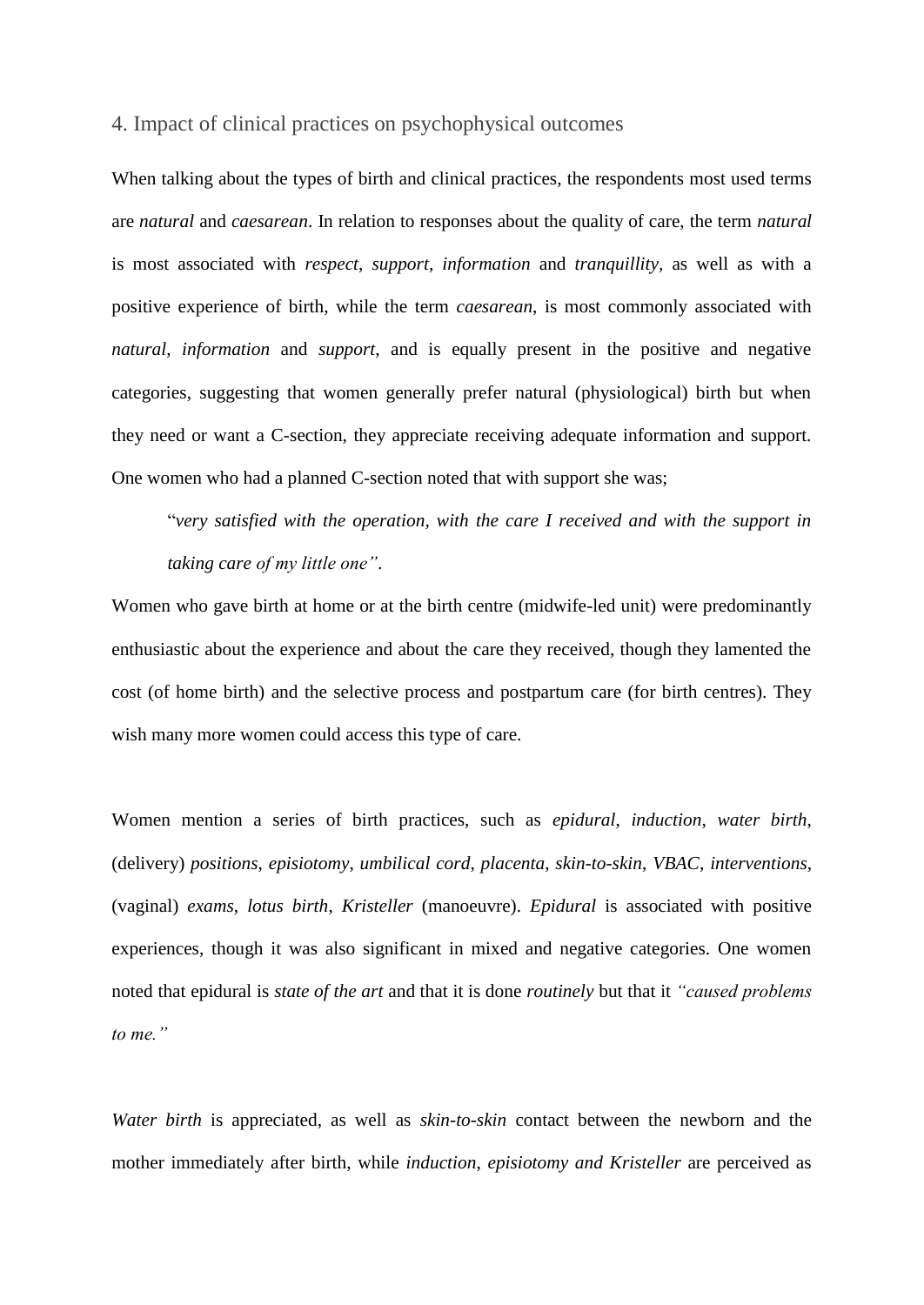problematic. There is a particular focus on practices related to the *umbilical cord* and the *placenta*. Women deem delayed cord clamping/cutting as important and wish to have more information and control over the procedure. They wish for more detailed information on *cord blood donation* because, as one women explained "*nobody explains what delayed cord clamping is".* Women also express interest in *lotus birth* (umbilical cord non-severance).

Women with medical issues were significantly more likely to appreciate elements related to medical *intervention*, such as the presence of an *obstetrician*, *readiness*, *safety* and *competence*. On the other hand, they were also more likely to refer the need to change some elements of care including *professionalism*, and the capacity of *listening* and *caring* of attending personnel. Elements linked to humanity and hospital organization (*ward*, *nursery*, *breastfeeding*, *rooming-in*, *room*) were significantly over-represented both among "good" and "bad" things.

### 5. Birth environment

The facility where women give birth has a special value for them; they praise a clean, comfortable, intimate, tranquil and pleasant environment with proper, and possibly private toilet facilities. They like to have all maternity services available and appreciate hospitality, including good food. The need for warm and welcoming space is felt more in relation to postpartum, when women expect to be looked after, together with their newborn and their partner. One respondent noted that *"I would make the rooms more 'personal', less medical, more music"*;another that *"a comfortable and familiar environment helps a lot".*

Big crowded rooms are felt to be inhospitable, with the lack of privacy and insufficient attention from service providers, a condition that makes them unsafe. The proximity of different birth settings – labour ward, delivery room, postpartum ward, nursery – facilitates a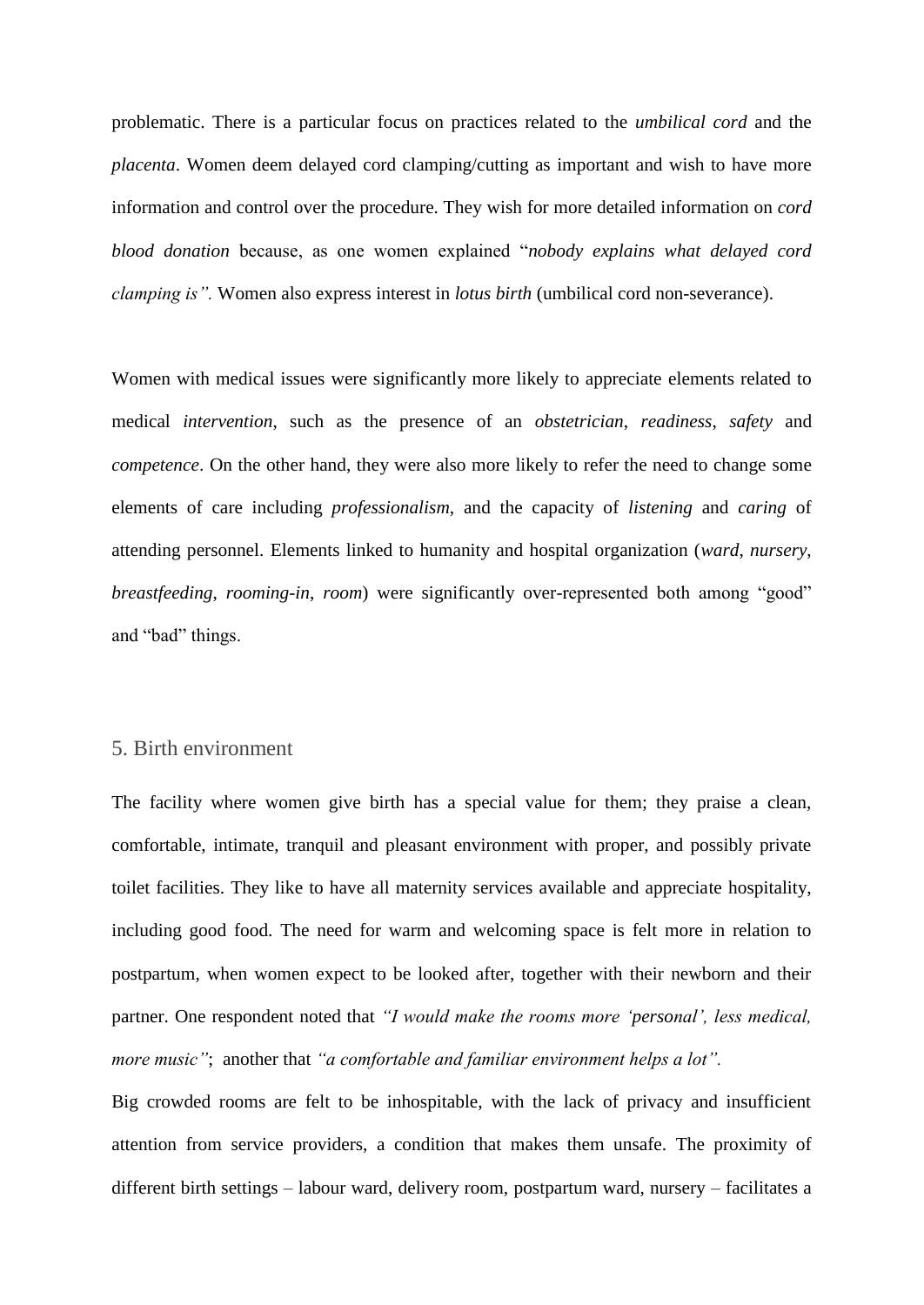good experience. *Hygiene* is considered as a necessary component of a proper maternity service, and its lack is cause for many complaints. However, "*cold and sterile"* aesthetics of the environment are perceived as negative. Again, childbearing women express their preferences for a familiar environment, with a feeling of *home* adding to the hypothesis of a desired "maternal" childbirth assistance, even in regards to birth setting.

### 6. Qualitative expressions (adverbs) of evaluation

The responses show that women have strong feelings about their experience of birth. They predominantly use qualifying terms (adverbs) such as *none*, *nothing* and *great*, *too much*, more than *necessary* or *unnecessary*, confirming the importance of the perception of care for the service users and the emotional value of assistance in childbirth. It also denotes the way maternity care feedback should be analysed, taking into the account the "extremes" (positive and negative) in order to find clues for improvements, capturing variation in women's experiences.

## Geo-mapping

For the purpose of geomapping we identified 10 variables that would describe the overall perception of care in a nuanced way. This was done first identifying positive, mixed and negative categories, then the analysis was extended further, ranging from the most positive to the negative (1-3 positive, 4-8 mixed, 9-10 negative). For the complete description of the variables see Table VI. Across all valid free-text responses, 66% were assigned to the positive category. The positive category has three variables where only the first one is devoid of any negative comments (23%). Only responses that clearly expressed a lack of satisfaction, as well as emotional and physical consequences of an inappropriate assistance were put in the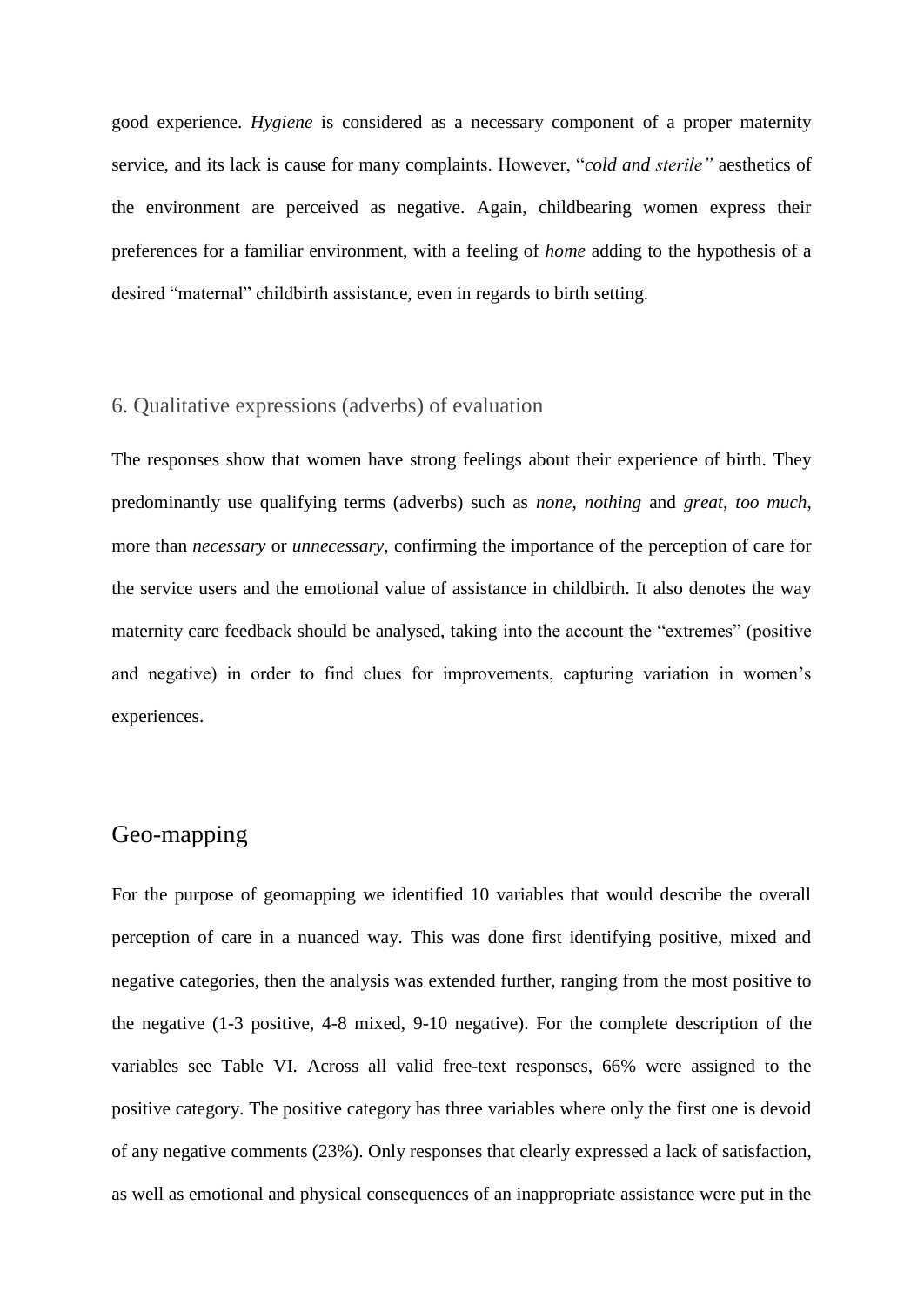negative category, forming a worrying 16.40% of the total. The mixed category (17,60%) constituted of responses that lacked a clear picture of the respondents' feelings about care, where positive and negative experiences went side by side but there was uncertainty over what prevailed for the respondent.

Respondents perceptions of maternity care were complex, the responses showing several degrees of nuanced feelings, and perceptions analysis was facilitated by a familiarity with the nature of birth storytelling. Particular care was applied in order to equally value positive and negative experiences, based on the following criteria:

- Number of positive and negative comments and suggestions;
- Expressions of emotions emerging through the analysis of both the content and the form of the text;
- Declared presence or lack of humanity;
- Influence of clinical practices on the psychophysical outcomes, as expressed by the respondents.

It emerged, for example, that common items for the evaluation of maternity health care - such as clinical appropriateness - were not as pertinent for the respondents as other, more subjective ones - such as humanity. Thus, women described a positive experience of birth even if they experienced a range of clinical practices including rupture of the membranes, labour augmentation, episiotomy, Kristeller manoeuvre, C-section or prolonged removal of the baby. Respondents identified concerns over the quality of the assistance they received, especially in relation to the care they wanted or imagined, type of providers, clinical procedures, birth environment, and the support they received in different stages of the childbearing process (see Qualitative content analysis section).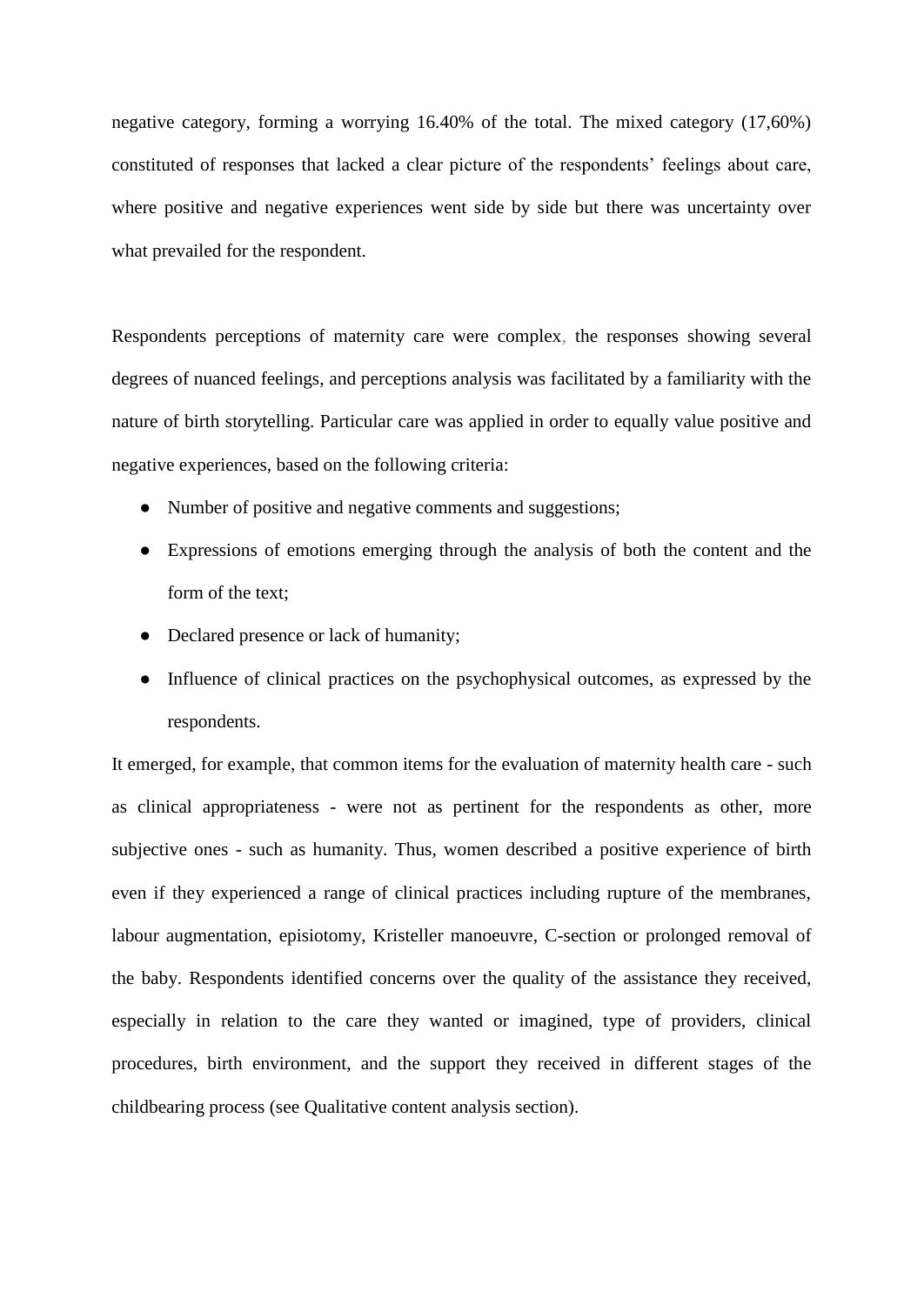Figure 1 shows the average (median) perception of care by region. Darker shades of green illustrate more positive median scores whilst darker shades of red indicate more negative birth experiences as described previously. The regions in the north appear to predominantly have more positive experiences whereas the southern regions tend towards the negative scores. The autonomous region of Trentino-Alto Adige has a major concentration of positive experiences, followed by Toscana and Valle d'Aosta.

Table V provides a description of each weather icon based of the division in 10 variables. The map shows that 9/20 regions belong in the mixed category (scored on average 4-8). This is because most of the 20 regions had relatively small response rates and contained both highly positive and negative scores gravitating the median towards to the central score, in this case the "mixed" categories. Figure 2 shows bar graphs for the scores from the 20 regions. It is clear from this that some regions have very positively skewed scores but still have some negative scoring which pulls the average towards the "mixed" score. Other regions have low uniform scoring which can also adjust the median towards the "mixed" category.

# Discussion

The main themes that emerged from our data set (desired quality of care, relations with care providers, phases of pregnancy and childbirth, impact of clinical practices on psychophysical outcomes, birth environment, overall evaluation) indicate that women want kind, compassionate and skilled care. A recent systematic qualitative review (highlighted in the WHO intrapartum recommendations)<sup>1</sup>, investigating what matters to women during childbirth,<sup>19</sup> found that women around the world value a positive experience of childbirth that fulfils or exceeds their prior personal and socio-cultural beliefs and expectations. They expect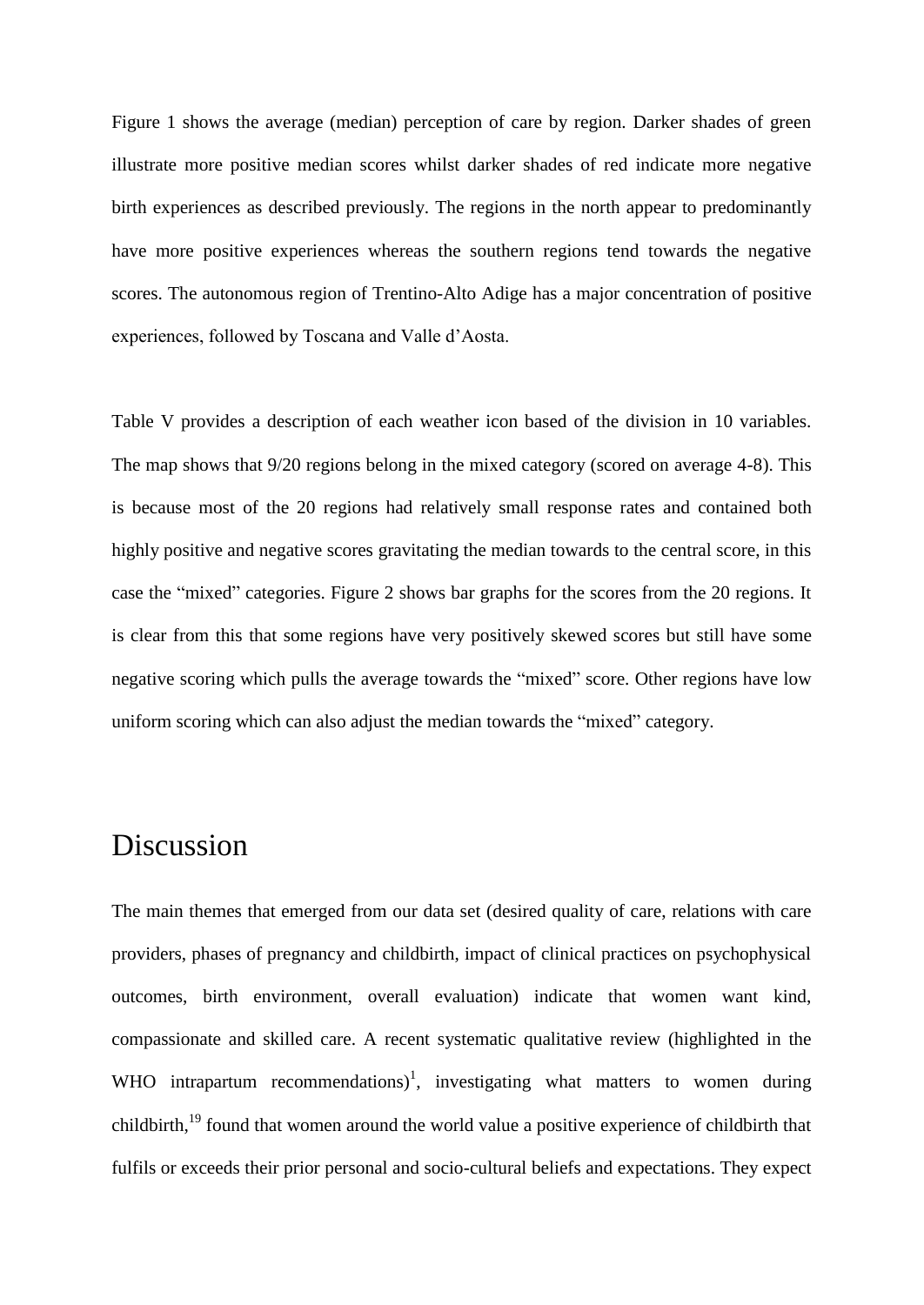to give birth to a healthy baby in a clinically and psychologically safe environment with practical and emotional support from birth companions, and competent, reassuring, kind clinical staff. Most women want a physiological labour and birth, if intervention was needed women want to retain a sense of personal achievement and control through active decisionmaking. These expectations were mediated through women's embodied (physical and psychosocial) experience of pregnancy and birth, local, familial and sociocultural norms, and encounters with local maternity services and staff. The results of our research are in line with the findings of the review. Compassionate and respectful maternity care is one of the most important facilitating factors for a positive maternal experience of labour and birth. As Downe et al. have argued *"women experience pregnancy, birth, and the postnatal period as a psychological and physical continuum, and not as three distinct and unrelated states"*, and as such women want to be treated in a holistic sense, as unique and whole individual across the whole of this continuum.

Beyond this sense of the childbirth episode as part of a continuous maternity process, respondents distinguished between care that was perceived as merely *polite* and that perceived as *gentle*. Politeness was experienced as a basis for transactional relationships (which other authors have suggested may protect practitioners from litigation)<sup>20</sup>. In contrast, the care that was described by women with more affective, positive, emotional words suggests that a genuine and honest loving attitude is associated with transformational relationships that have the potential to greatly enhance women's positive experiences. Qualitative research addressing obstetricians' perception of care at the national level, show that a deliberate "icy" attitude, enacted by medical professionals, is, on the contrary, strongly associated for them to the idea of being professional.<sup>21</sup> The association of the term *professionalism* with transactional or transformational relationships is an important finding,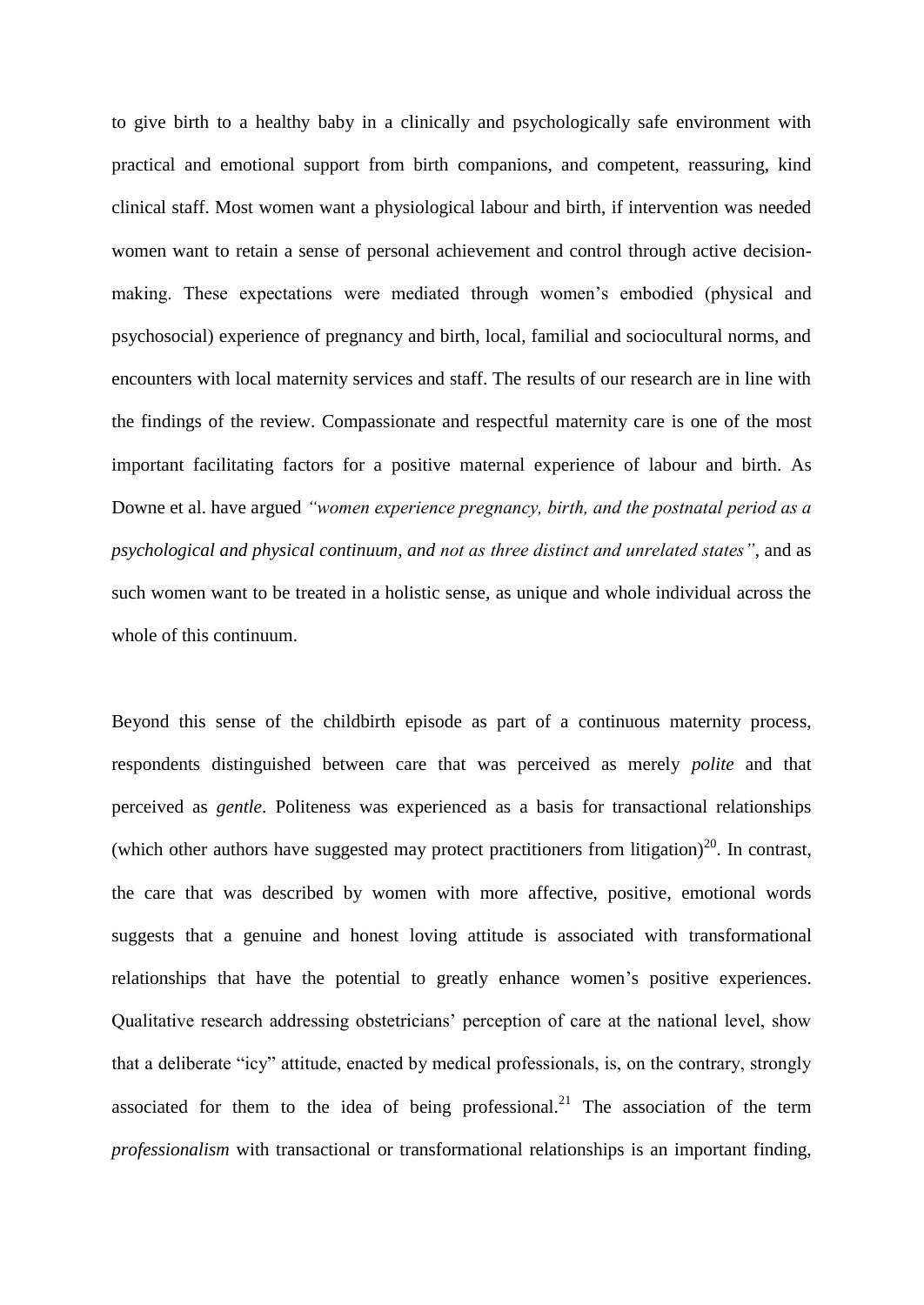and could form the basis of ongoing discussion with health professionals, policy makers and maternity service users.

Based on our findings, women appear to expect the overall tenor of maternity health care to be literally motherly: resembling the kind of care given by a mother. Moreover, they want to experience the kind of care as that provided by a family member (the word *gentleness* from the Latin term *gens, gentilis*, "of the same family or clan", as well as *kindness*, "with the feeling of relatives for each other").<sup>22</sup> Our hypothesis is that it is precisely a maternal care that can make the experience of childbirth assistance more or less humanized, where the action of mothering, as respondents intend it, is perceived as a respectful, competent and genuine nurturing and caring attitude towards a person that has an intrinsic value for the carer.<sup>23</sup>

The role of the midwife seems to be important in this regard, for the relational continuity and the holistic approach provided by the art of midwifery.<sup>24</sup> Midwives in Italy are present at 95.7% of births, $^{11}$  yet their role is not clear and the model of care they provide is not well defined. Indeed, many women seem to have a wide range of practitioners at their births. According to a 2018 report from the Italian Ministry of Health, as well as midwives, obstetricians/gynaecologists are present at over 88% of all births; 44.5% are attended by anaesthetists,  $68\%$  by paediatricians.<sup>11</sup> This does seem to be a significant overuse of scarce health care resources, for an event that largely includes healthy women and babies, though it is confounded by the high Italian caesarean section rate, for which medical professionals with various skill sets are required. The perception of care expressed by Italian obstetricians,  $21$ when seen alongside the views expressed by women in our data set, confirms that neither of the participants at birth are happy in a maternity health system that does not value human qualities, cooperation and respect.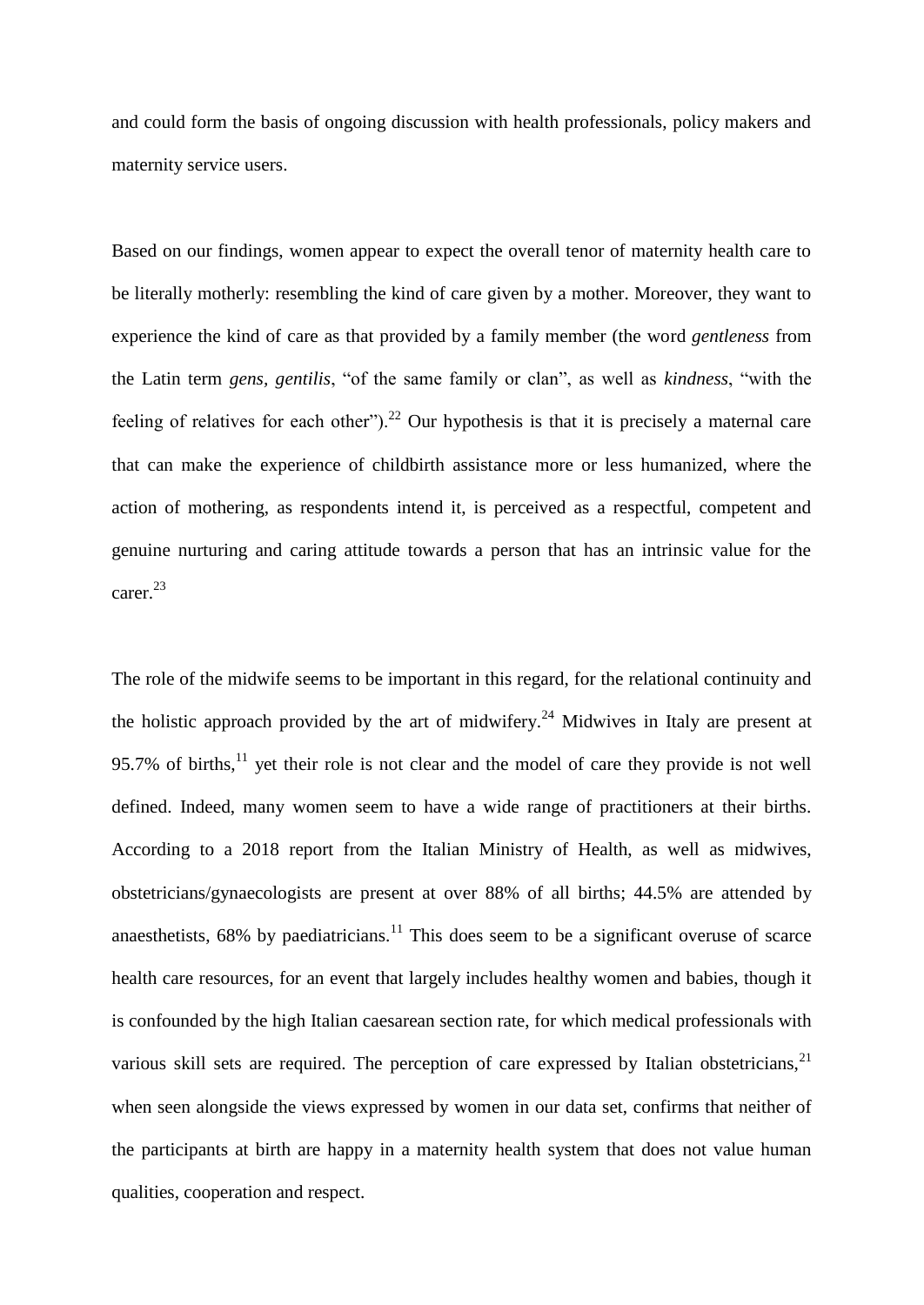Respondents expressed significant interest in breastfeeding. This may relate to the fact that there has been an increased awareness of breastfeeding among childbearing women and civil society in Italy. However, only 26 out of about 500 national maternity hospitals obtained the UNICEF's "Baby Friendly" qualifications,  $25$  and even those failed to produce optimal results,<sup>26</sup> confirming the need for the ongoing involvement of mothers and communities in the evolution of hospital policies to allow them to meet the needs of women and their newborns.

The results of the geomapping in the present study, though conducted with a different approach, are surprisingly similar to that of the results from the German B3 data set, $^{12}$  both showing 23% of exclusively positive experiences, and a few regions clearly standing out with high proportions of positive comments. In both cases, humane maternity care and midwifery support tended to be highly valued. In general, findings from our qualitative analysis match those conducted on B3 data sets from other countries previously mentioned, especially with the Portuguese study that used the same methods,<sup>15</sup> suggesting that women across nations have similar needs and expectations of maternity care, and those are based on intrinsic human values. The results of the analysis of B3 data sets, as suggested by Weckend, may also be used as valid proxy measures for patient-centred policies within maternity care, specifically the relationship with the carer, personal involvement in care decisions, continuity of care and the quality of care facilities.

The B3 survey has some limitations as an internet-based survey with the sample being selfselected and not randomised. This issue is reflected by demographics of the sample: among Italian B3 responders, women aged 30-39 are more represented (69% vs 59.6%) and women aged <20, 20-29 or >40 are less represented (0.4% vs 1.3% ; 24.4% vs 29.4% and 6.1% vs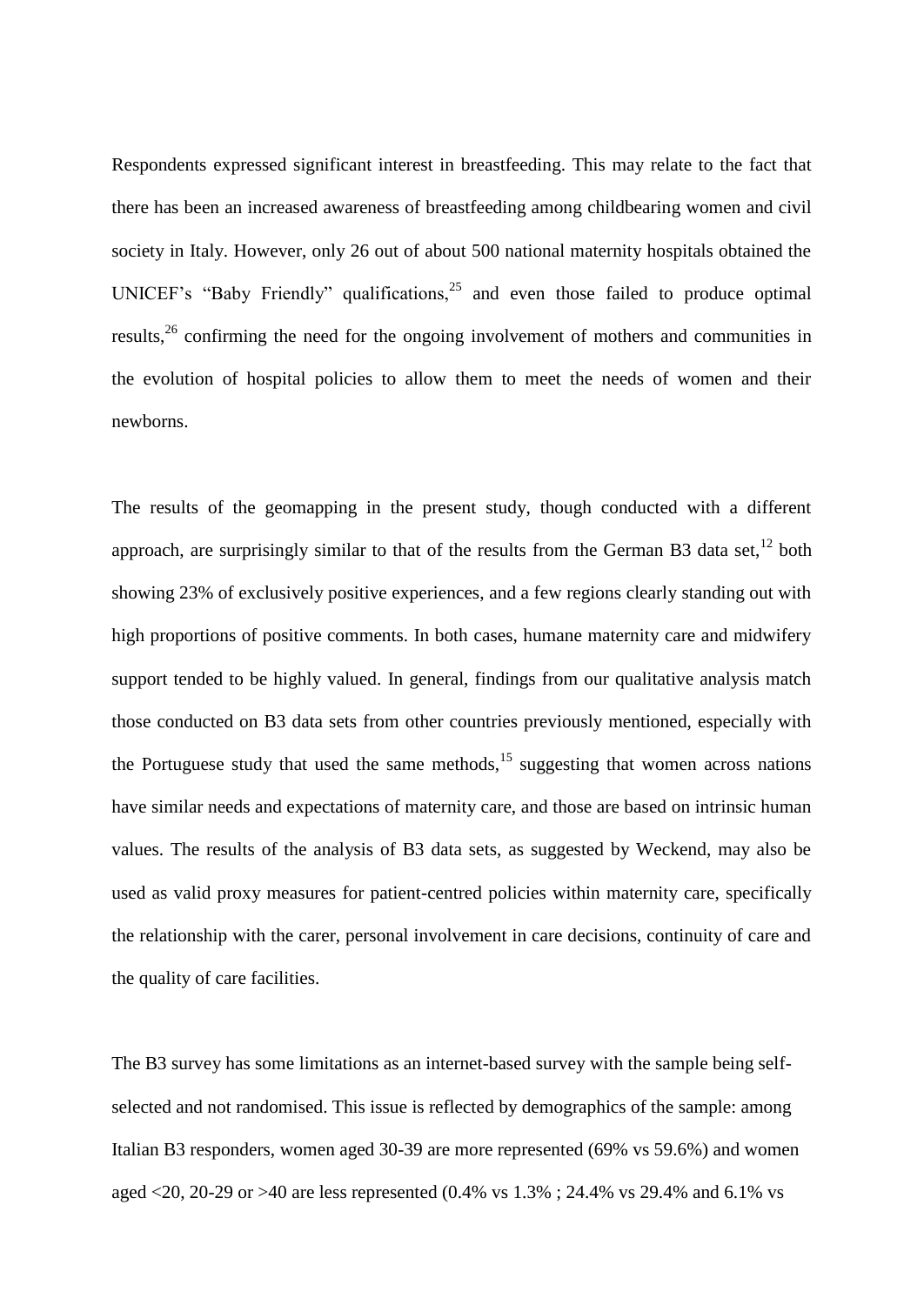9.63%, respectively) than in general population of women giving birth in Italy in 2015.<sup>11</sup> Furthermore, according to the place of birth, B3 responders were more likely to live in northern and central Italy (N 59.4% vs 45.4%; C 28.9% vs 19.5%; S 11.6% vs 35.1%), particularly in north-west regions (38.2% vs 26.2%). This difference is not unexpected since the digital divide between Italian regions is a well-known problem, with Italy ranking 25th out of the 28 EU Member States, according to Europe's Digital Progress Report, due to lack of connectivity and use of internet in rural areas and southern regions.<sup>27</sup> Women reporting problems in pregnancy seem also to be over represented (19.5% vs 9.4%) compared to official national figures.<sup>11</sup> However this difference may be due to the fact that in the B3 survey women are self-reporting medical issues from pregnancy to childbirth, whereas the CeDAP figures are reported by medical professionals after childbirth, without continuity of care or shared digital medical records. Despite these differences, the study provides a valuable insight into women's views of their maternity care in countries such as Italy where these data are rare.

# **Conclusions**

This paper provides unique insight into the maternity care experiences of women who gave birth in Italy between 2010 and 2015. It foregrounds the voices of women who have previously been largely absent in discussions of maternity care in Italy. It uses a range of innovative methods to analyse and present women's voices, and represents an important collaboration between activists, national and international academics and healthcare professionals committed to improve maternity care for women in Italy. It demonstrates that many women have positive experiences, largely framed by their encounters with respectful, supportive care. However less positive experiences persist. Regions with very high levels of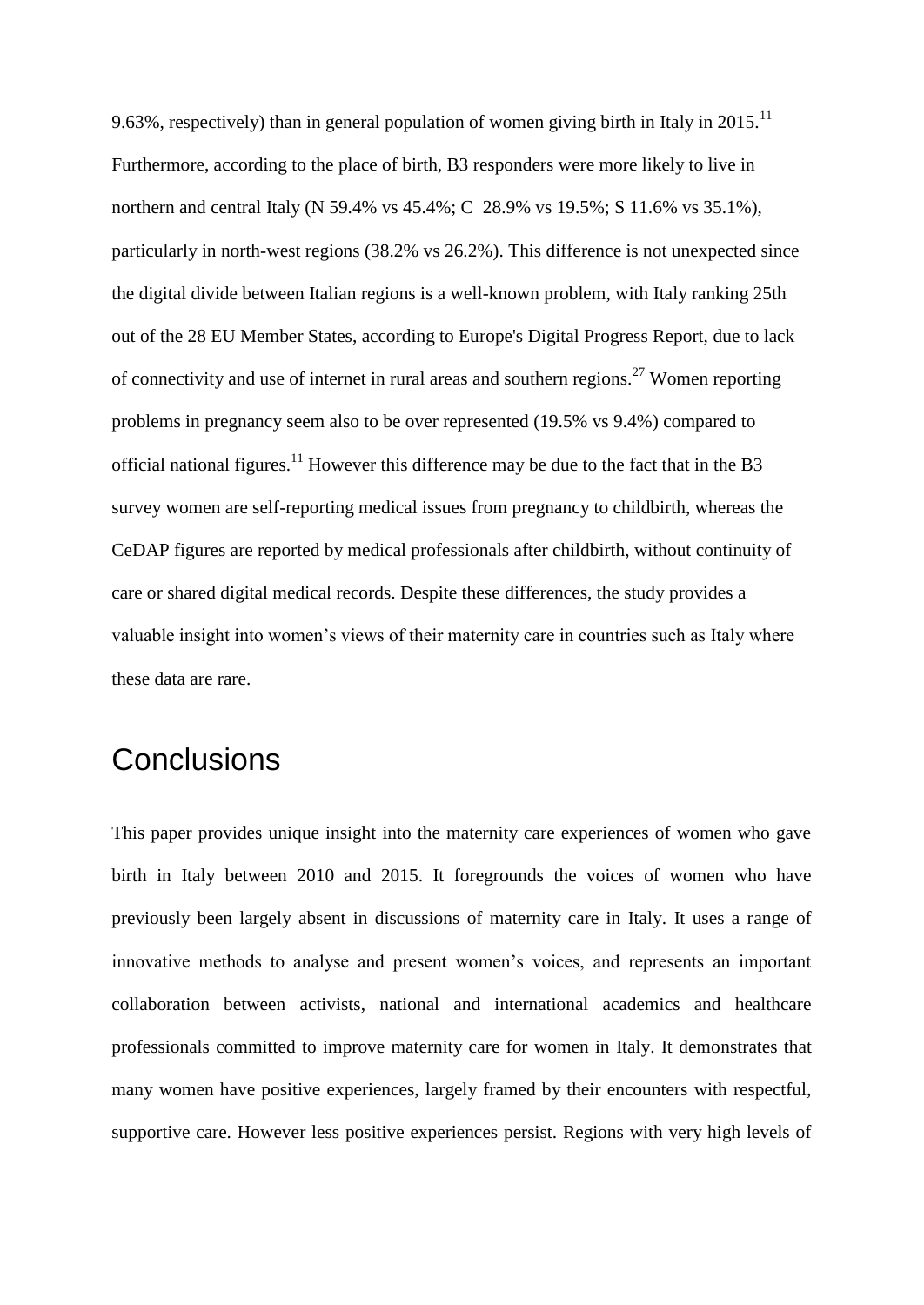positive comments from respondents could provide a basis for understanding and learning from good practice, and for translation of this practice across Italy.

In light of the findings of the present study the authors recommend a participatory approach to maternity care, including effective communication and engagement among health care providers, health service managers, women and representatives of women's groups and women's rights movements, as recommended by the  $WHO<sup>1</sup>$  Implementation of international initiatives and recommendations for improving childbirth and breastfeeding assistance, including respectful maternity care,<sup>1</sup> within the maternity care system, and as part of the education of medical professionals, are needed. There is a need for nationally defined policies that value continuity of care and a midwifery model of care, including education and employment of more midwives, creation of midwife-led units and the reimbursement of home birth in all regions. The government shall implement systematic verification and publication of childbirth outcomes data, including users feedback, for all regions and all facilities, based on the principle of accountability; ensure effective complaint and dispute systems within each medical trust; and renovate existing birthing facilities based on the principles of hygiene, privacy and hospitality.

# References

1. World Health Organization. WHO recommendations: intrapartum care for a positive childbirth experience. Geneva: World Health Organization; 2018. Available from: http://apps.who.int/iris/bitstream/handle/10665/260178/9789241550215-eng.pdf?sequence=1. 2. Wagner M. Pursuing the Birth Machine: The Search for Appropriate Birth Technology. London: ACE Graphics; 1994.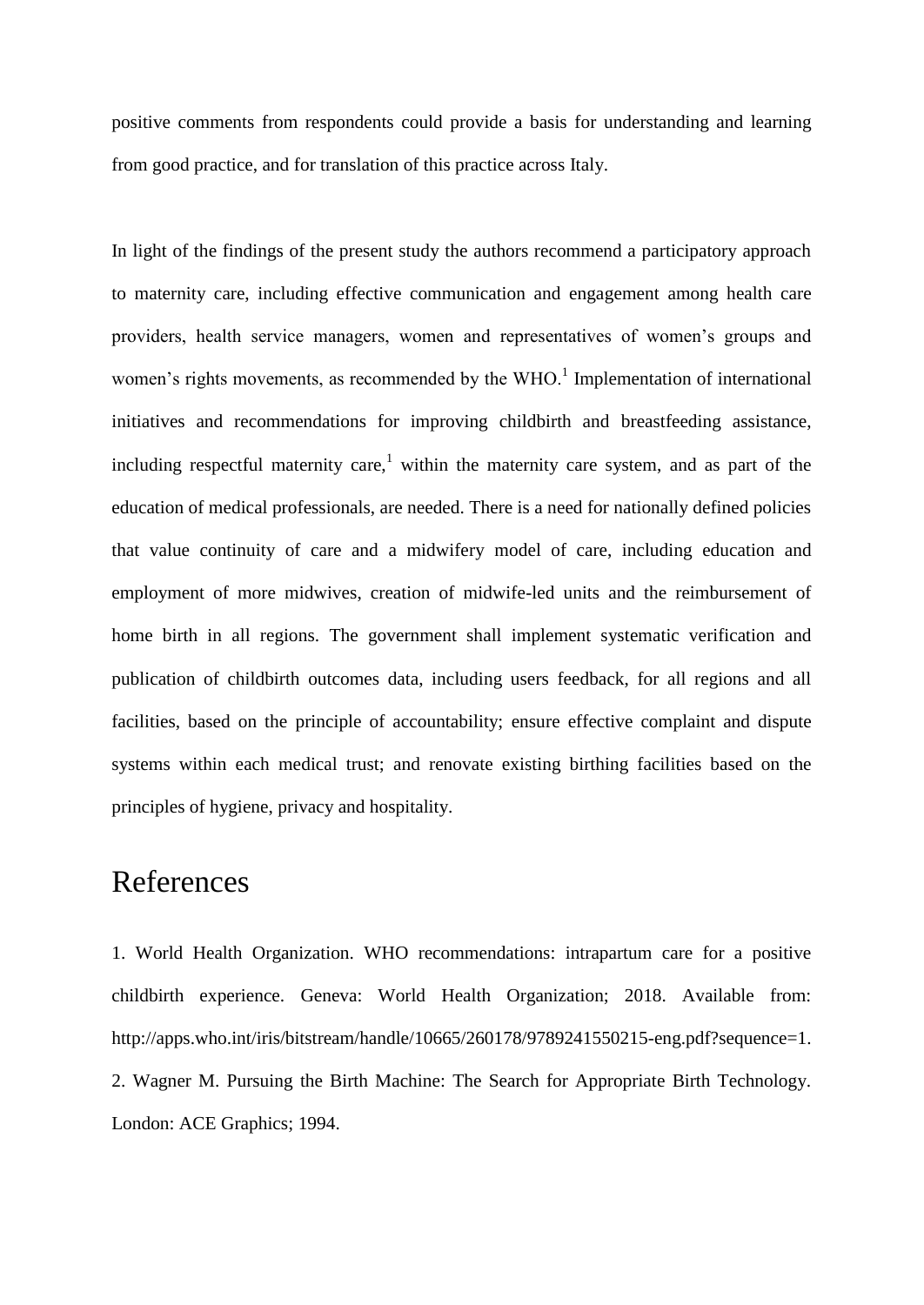3. World Health Organization. The prevention and elimination of disrespect and abuse during facility-based childbirth. Geneva: World Health Organization; 2014. Available from: http://apps.who.int/iris/bitstream/handle/10665/134588/WHO\_RHR\_14.23\_eng.pdf?sequenc  $e=1$ .

4. Department of Health. Changing childbirth. Part 1: report of the Expert Maternity Group. London: HMSO; 1993.

5. National Health Service. Better Births. Improving outcomes of maternity services in England a five year forward view for Maternity Care National Maternity Review, London: National Health Service; 2016. Available from: https://www.england.nhs.uk/wpcontent/uploads/2016/02/national-maternity-review-report.pdf

6. Declercq E, "Changing Childbirth" in the United Kingdom: Lessons for U.S. Health Policy, J Health Polit Policy Law 1998;23(5): 833-859. Doi 10.1215/03616878-23-5-833.

7. Declercq ER, Sakala C, Corry MP, Applebaum S, Herrlich A. Listening to Mothers<sup>SM</sup> III: New Mothers Speak Out. New York: Childbirth Connection; 2013. Available from: http://transform.childbirthconnection.org/reports/listeningtomothers.

8. Lauria L, Lamberti A, Buoncristiano M, Bonciani M e Andreozzi S. Percorso nascita: promozione e valutazione della qualità di modelli operativi. Le indagini del 2008-2009 e del 2010-2011. Rapporti ISTISAN 2012;12(39).

9. Ravaldi C, Skoko E, Battisti A, Cericco M, Vannacci A. Abuse and disrespect in childbirth assistance in Italy: a community-based survey. Eur J Obstet Gynecol Reprod Biol. 2018 May;224:208-209. Doi 10.1016/j.ejogrb.2018.03.055.

10. Ravaldi C, Skoko E, Battisti A, Cericco M, Vannacci A. Sociodemographic characteristics of women participating to the LOVE-THEM (Listening to Obstetric Violence Experiences THrough Enunciations and Measurement) investigation in Italy. Data in Brief 2018 August;19:226-229. Doi 10.1016/j.dib.2018.04.146.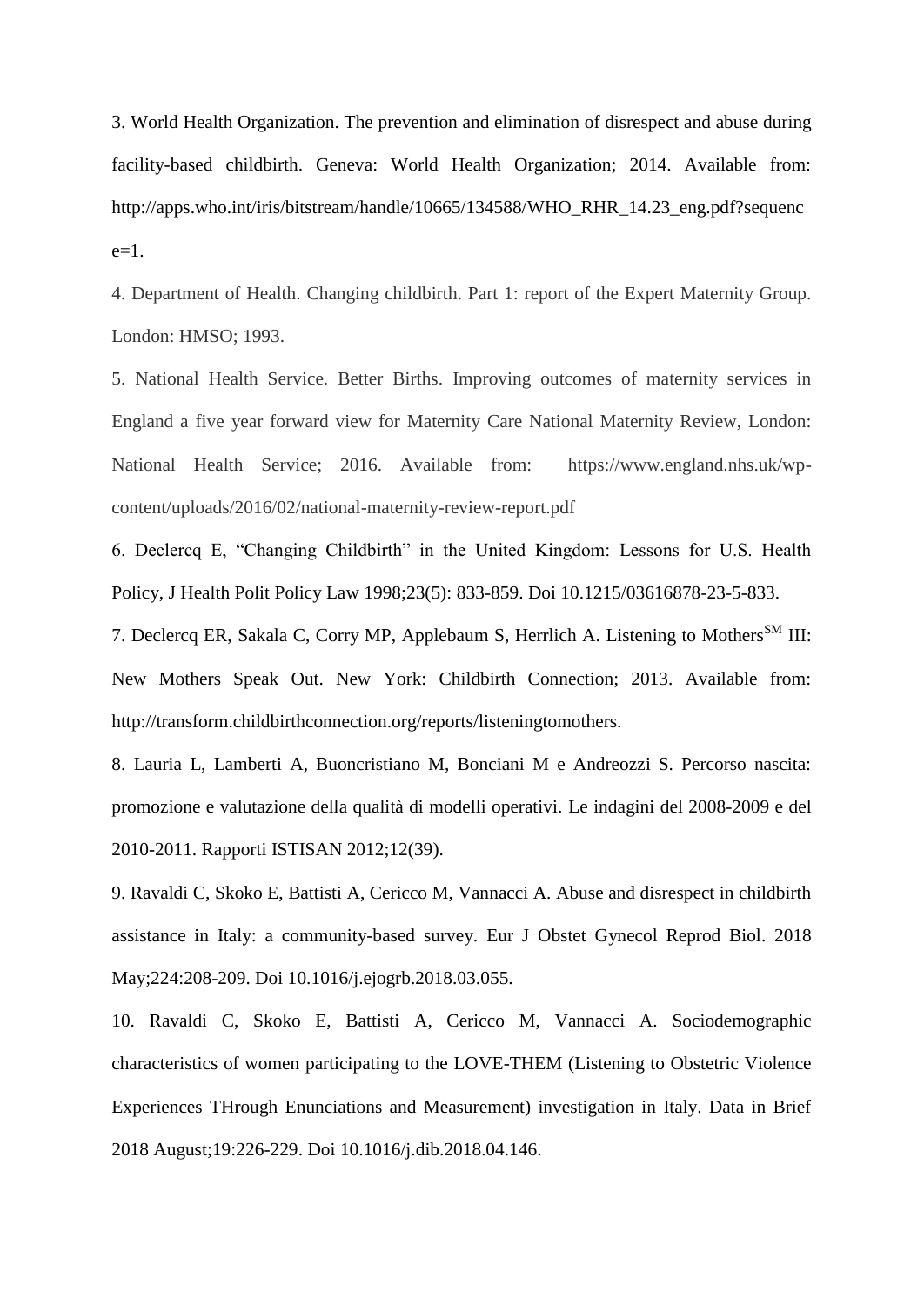11. Ministry of Health. Certificato di assistenza al parto (CeDAP). Analisi dell'evento nascita - Anno 2015. Roma: Ministry of Health; 2018.

12. Weckend MJ. Women's Experiences of Maternity Care in Germany and Austria: The Babies Born Better User Survey. M.Sc. Thesis. Preston: The University of Central Lancashire; 2015. Available from: [sdowne@uclan.ac.uk.](mailto:sdowne@uclan.ac.uk)

13. Raboteg-Šarić Z, Brajša-Žganec A, Mujkić A. Optimising childbirth in Croatia – mothers' perceptions of the best experience and their suggestions for change. Central European Journal of Paediatrics 2017:13(2):117-129.

14. Luegmair K, Zenzmaier C, Oblasser C, König-Bachmann M. Women's satisfaction with care at the birthplace in Austria: Evaluation of the Babies Born Better survey national dataset. Midwifery 2018;59:130-140. Doi 10.1016/j.midw.2018.01.003.

15. Neves DM and Santos MJDS. Babies Born Better: O uso do software MaxQDA na análise preliminar das respostas portuguesas à secção qualitativa do inquérito. Revista Pesquisa Qualitativa  $2018;6(10):124-135$ . Available from: http://rpq.revista.sepq.org.br/index.php/rpq/article/view/210/110.

16. Hsieh HF and Shannon SE. Three Approaches to Qualitative Content Analysis. Qualitative Health Research 2005 November;15(9):1277-1288. Doi 10.1177/1049732305276687.

17. Cho, JY and Lee E. Reducing confusion about grounded theory and qualitative content analysis: similarities and differences. The Qualitative Report 2014;19(32):1-20. Available from: http://nsuworks.nova.edu/tqr/vol19/iss32/2.

18. Zołnowska I. Weather as the source domain for metaphorical expressions. Avant. The Journal of the Philosophical-Interdisciplinary Vanguard 2011;18(II):165-179. Available from: https://pdfs.semanticscholar.org/4f32/d4028a4eab8cd59fb1bf21fda1f4a1a957e0.pdf.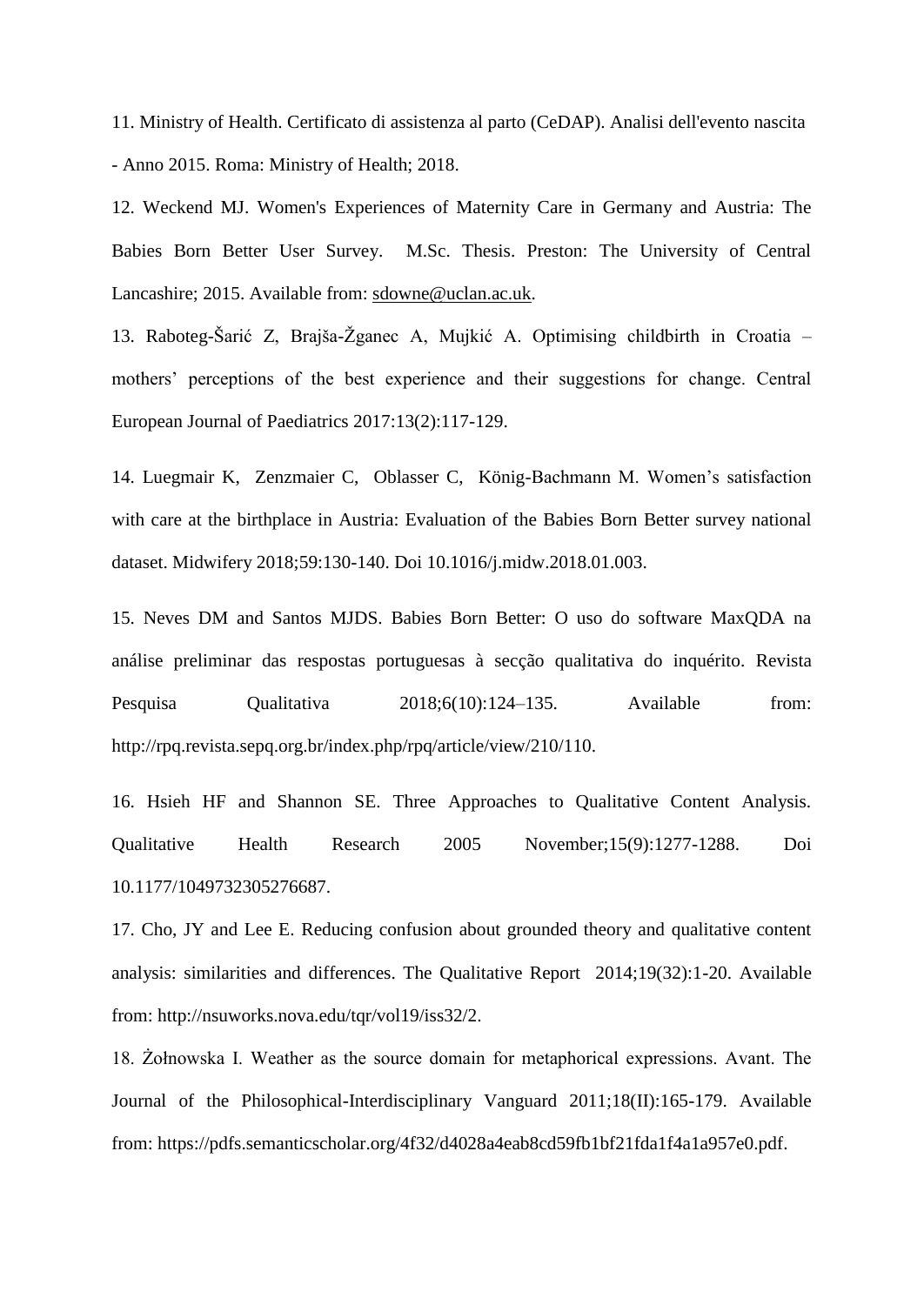19. Downe S, Finlayson K, Oladapo O, Bonet M, Gülmezoglu AM. What matters to women during childbirth: A systematic qualitative review. PLoS ONE 2018;13(4):e0194906. Doi 10.1371/journal.pone.0194906.

20. Andrissi L, Petraglia F, Giuliani A, Severi FM, Angioni S, Valensise H et al. The influence of doctor-patient and midwife-patient relationship in quality care perception of Italian pregnant women: an exploratory study. PLoS ONE 2015;10(4):e0124353. Doi 10.1371/journal.pone.0124353.

21. Morano S, Migliorini L, Rania N, Piano L, Tassara T, Nicoletti J et al. Emotions in labour: Italian obstetricians' experiences of presence during childbirth. Journal of Reproductive and Infant Psychology 2018;36(1):30-41, Doi

10.1080/02646838.2017.1395399.

22. Harper D. Online Etymology Dictionary [Internet]; © 2001-2018 [cited 2018 Aug 20]. Available from: www.etymonline.com.

23. Genevieve Vaughan. For-Giving. A Feminist Criticism of Exchange. Austin: Plain View Press; 1997.

24. Dahlberg U and Aune I. The woman's birth experience—The effect of interpersonal relationships and continuity of care. Midwifery 2013 April;29(4):407-415. Doi 10.1016/j.midw.2012.09.006.

25. UNICEF Italia. Gli Ospedali Amici dei bambini in Italia [Internet]. Roma: Comitato Italiano per l'UNICEF onlus [cited 2018 Aug 20]. Available from:

http://www.unicef.it/doc/152/gli-ospedali-amici-dei-bambini-in-italia.htm.

26. Cattaneo A, Bettinelli ME, Chapin E, et al. Effectiveness of the Baby Friendly Community Initiative in Italy: a non-randomised controlled study. BMJ Open 2016;6:e010232. Doi 10.1136/bmjopen-2015-010232.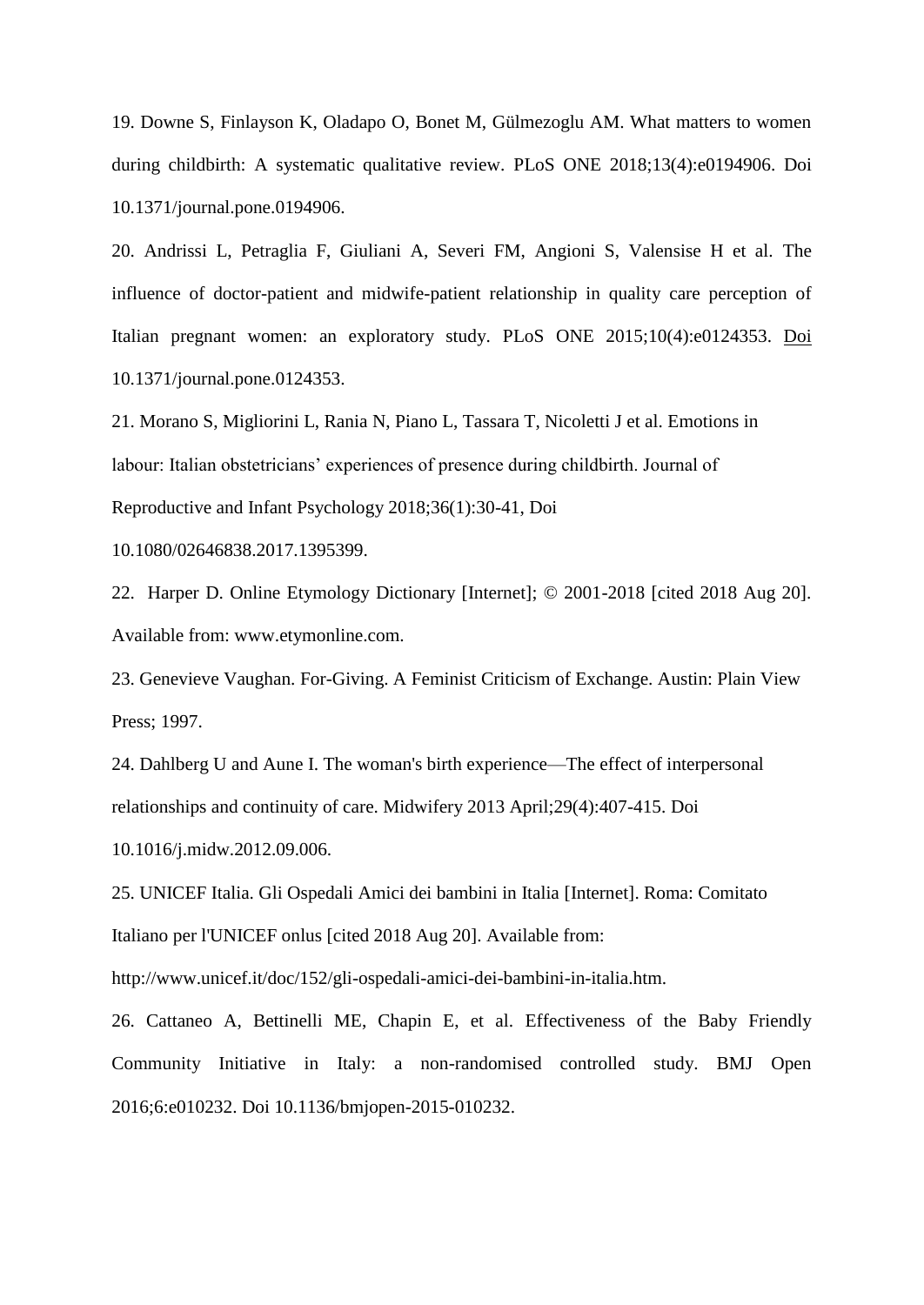27. European Commission. Digital Economy and Society Index (DESI) 2017 - Italy [Internet] [cited 2018 Aug 20]. Bruxelles: European Commission. Available from: https://ec.europa.eu/digital-single-market/en/scoreboard/italy.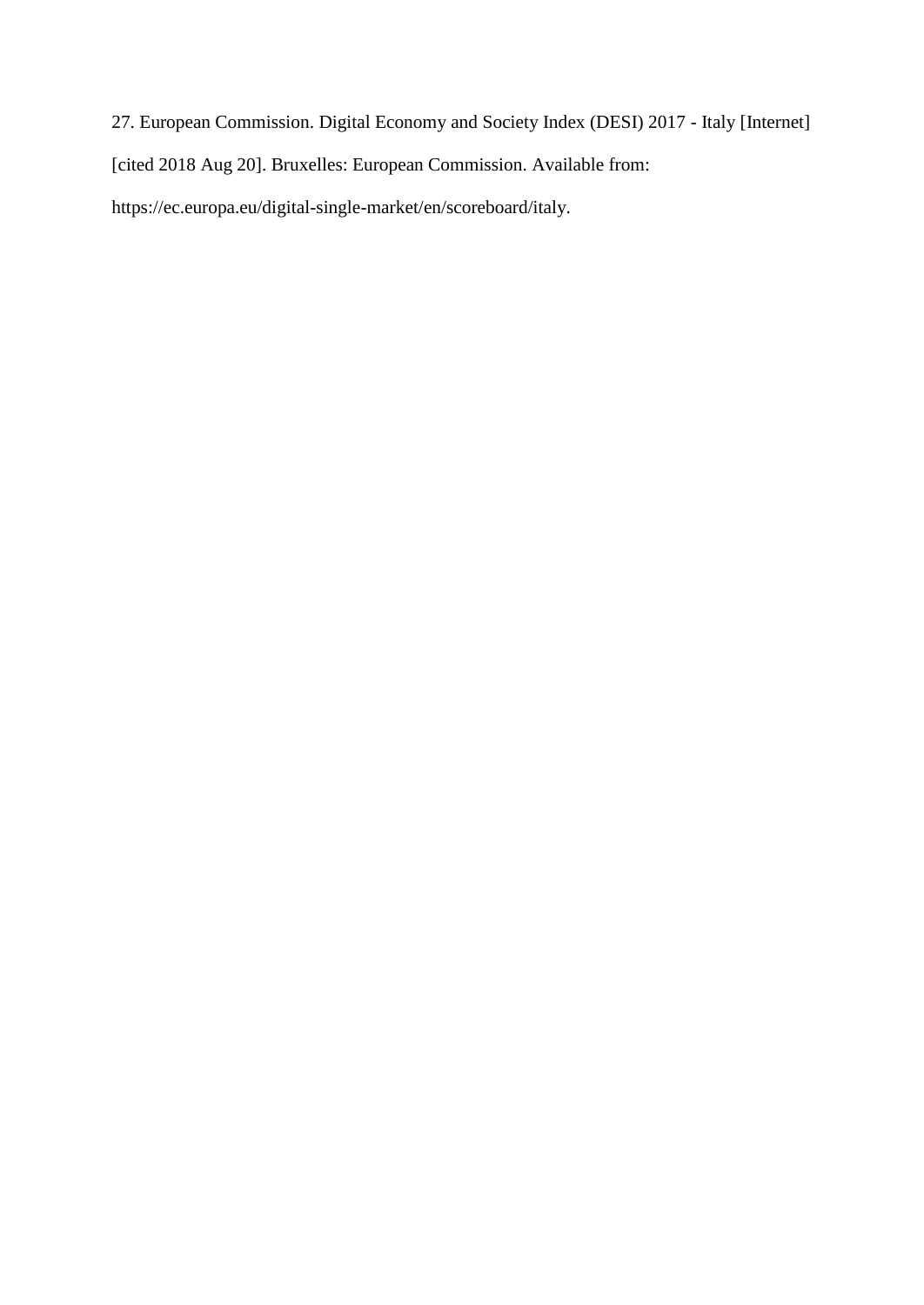## **Tables and Figures**

## **Table I. General sample characteristics**

| Age (years)                    | 33.60 (4.79) | 34 [30;37] | $\left( \right)$ |
|--------------------------------|--------------|------------|------------------|
| <b>Gestational age (weeks)</b> | 39.49 (1.88) | 40 [39;41] | 0                |
| <b>Number of births</b>        | 1.45(0.65)   | 1 [1;2]    | $\theta$         |
| Age at birth                   | 32.52(4.67)  | 32 [30;36] | 14               |
|                                |              |            |                  |

**Mean (SD) Median [Quartiles] Missing values**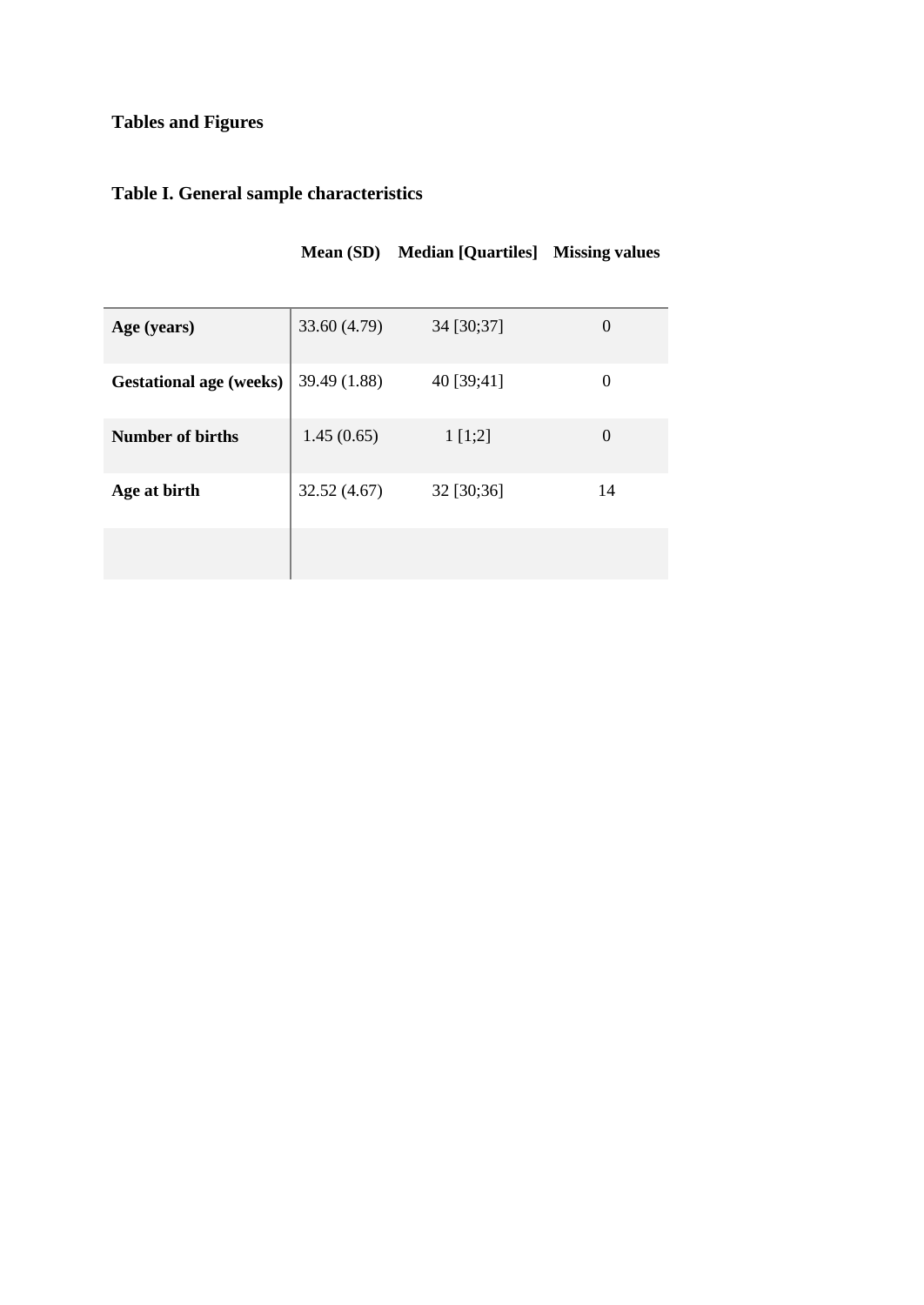| Age at birth                              |               | 38  |
|-------------------------------------------|---------------|-----|
| $<$ 20                                    | $0.42\%$ (4)  |     |
| 20-29                                     | 24.43% (245)  |     |
| $30 - 39$                                 | 69.02% (664)  |     |
| $>=10$                                    | $6.13\%$ (59) |     |
| <b>Pregnancy issues</b>                   | 19.50% (187)  | 17  |
| <b>Care Staff</b>                         |               | 153 |
| <b>Midwives</b>                           | 67.68% (557)  |     |
| <b>Doctors</b>                            | 6.93% (57)    |     |
| <b>Nurses</b>                             | 1.46% (12)    |     |
| $Midwives + Doctors + Nurses$             | 21.51% (177)  |     |
| <b>Other</b>                              | 2.43% (20)    |     |
| <b>Place of birth</b>                     |               | 153 |
| Hospital                                  | 85.30% (702)  |     |
| Birthing centre (in hospital)             | 1.58% (13)    |     |
| <b>Birthing centre (outside hospital)</b> | $0.97\%$ (8)  |     |
| <b>Homebirth</b>                          | 8.51% (70)    |     |
| <b>Other</b>                              | 3.65% (30)    |     |
|                                           |               |     |

# **Table II. Distribution of quantitative variables in the sample**

*% (N) Missing values*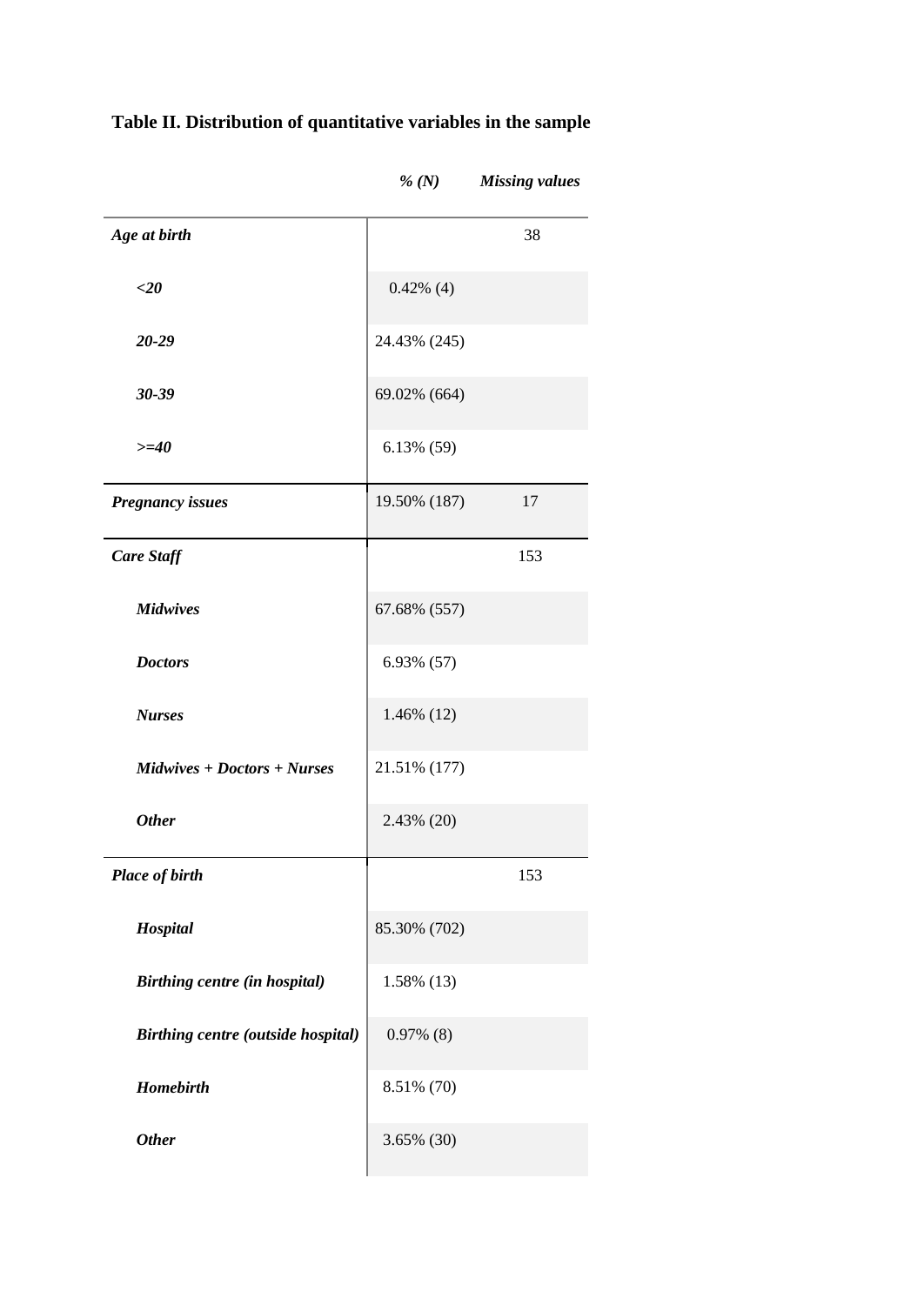# **Table III. Attending personnel in case of pregnancy issues**

|                    | Yes         | N <sub>0</sub>           |
|--------------------|-------------|--------------------------|
| <b>Care Staff</b>  |             |                          |
| <i>Midwives</i>    |             | 49.12% (84) 72.55% (473) |
| <b>Doctors</b>     | 12.87% (22) | 5.37% (35)               |
| Doctors + Midwives |             | 32.75% (56) 18.56% (121) |
| <b>Other</b>       | 5.26% (9)   | 3.53% (23)               |
| <b>Total</b>       | 100% (171)  | 100% (652)               |

## *Pregnancy issues*

*χ <sup>2</sup> = 35.7, p<0.001*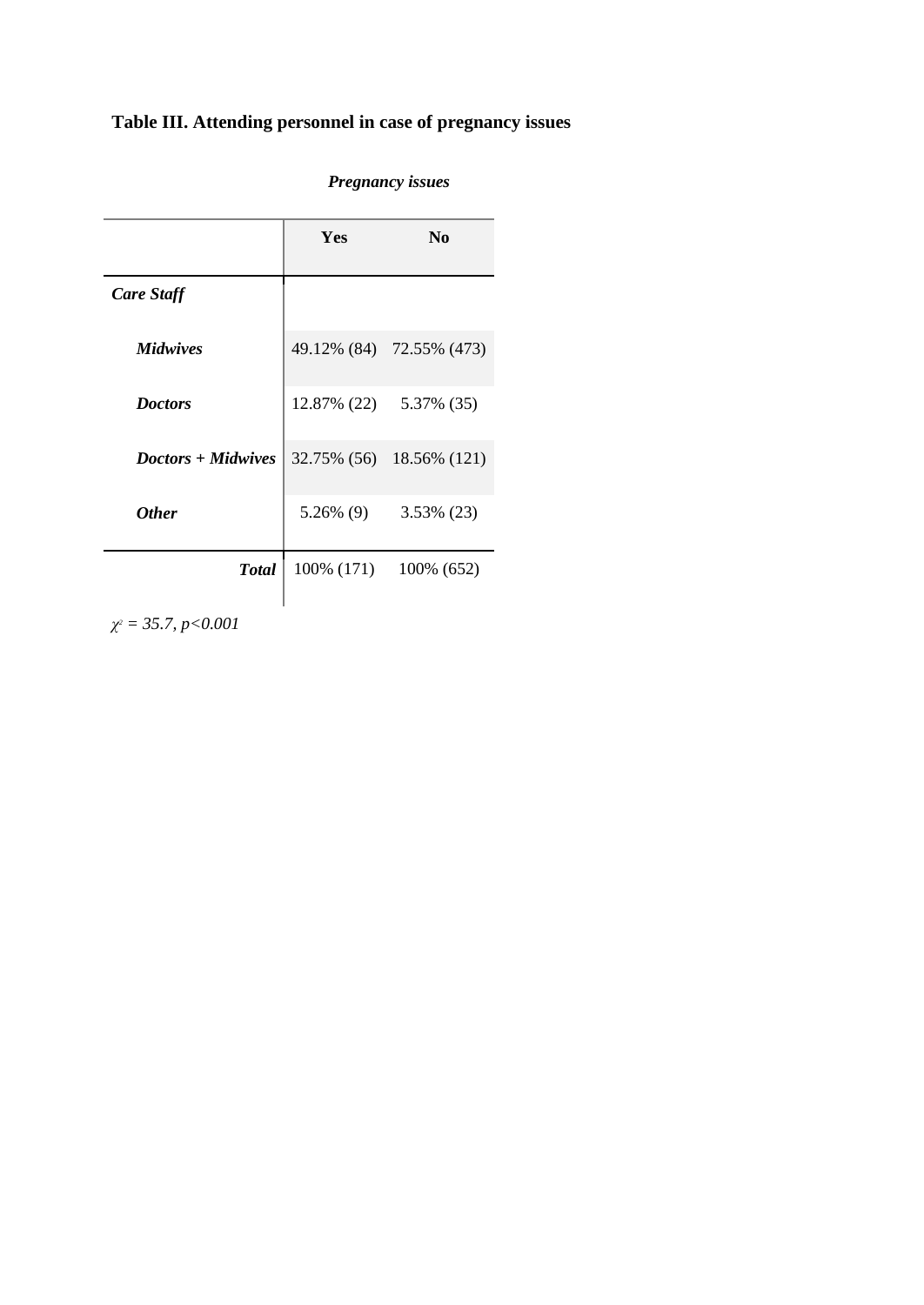**Table IV. B3 survey open-ended questions 14-17**

| Q14 | What were the three best things about the care you got? Please put the<br>very best thing at the top of the list.                                                                                                                                                           |
|-----|-----------------------------------------------------------------------------------------------------------------------------------------------------------------------------------------------------------------------------------------------------------------------------|
| Q15 | If you had the power to make three changes in the care you had, what<br>would the changes be? Please put the most important change at the top<br>of the list.                                                                                                               |
| Q16 | Imagine a very close friend or family member is pregnant. They have<br>asked you to give them an honest description of the care you got at the<br>place where you had your last baby. You can only use up to six words<br>or phrases. What would those words or phrases be? |
| Q17 | Please write any comments you want to make here. These could<br>explain your answers in more detail, or add any other information you<br>would like us to know about your experiences with maternity care.                                                                  |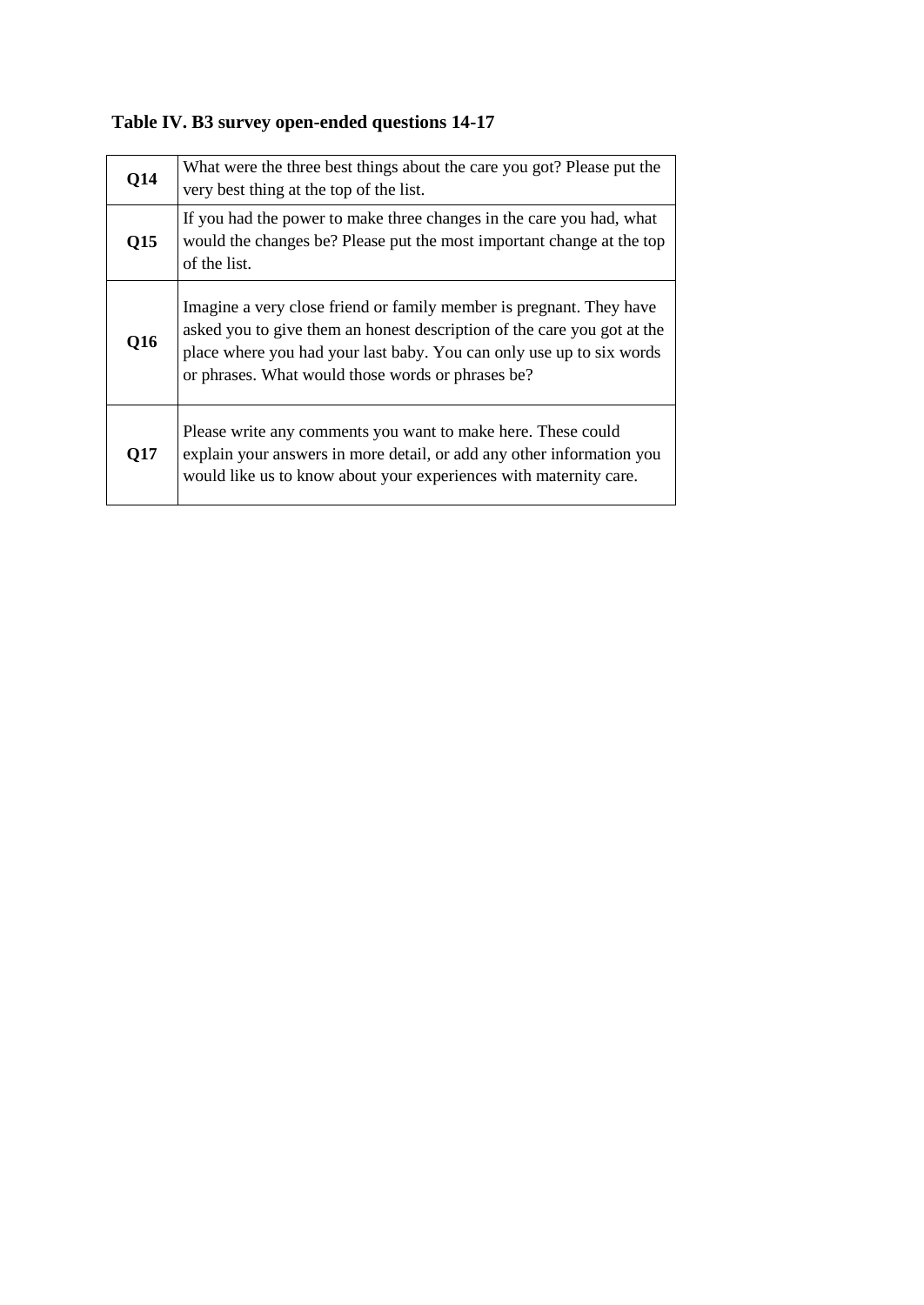| 1              | <b>Sept</b>          | All positive with no complaints                                            |
|----------------|----------------------|----------------------------------------------------------------------------|
| 2              | $\frac{1}{2}$        | Positive but one complaint or suggestion                                   |
| 3              | $\frac{2}{3}$        | Positive but two or more complaints                                        |
| $\overline{4}$ | $\sim$               | Neutral, positive and negative comments but nothing prevails               |
| 5              | $\frac{2}{\pi}$      | More positive than negative, but negative showing inappropriate assistance |
| 6              |                      | Positive and negative but negative prevails by number and by resentment    |
| $\tau$         | <b>RANGE OF</b>      | Positive and negative with added lack of humanity                          |
| 8              | ⇔                    | Not really clear what prevails but on the negative side                    |
| 9              | - 2007<br>5 MW       | Negative with strong resentment                                            |
| 10             | $\frac{1}{\sqrt{2}}$ | All negative with added lack of humanity                                   |

# **Table V. "Weather" map key for geomapping**

## **Table VI. Variables for geomapping**

(see page below)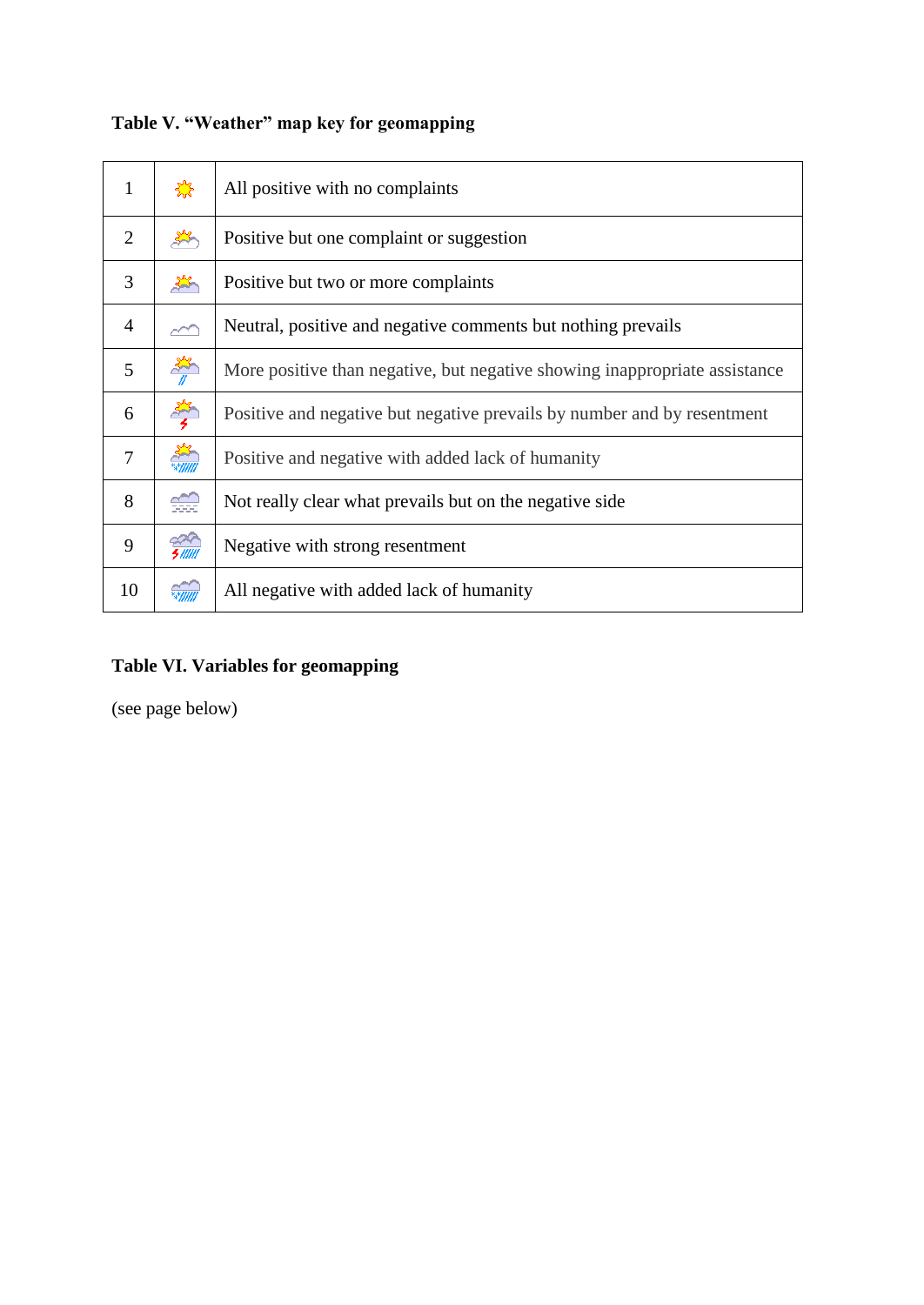| <b>Categories</b>         | <b>Variables</b> | <b>Properties</b>                                                                                                                                                                                                                                                                                                                                                                            | <b>Example quote</b>                                                                                                                                                                                                                                                                                                                                                                                                                                                                                                                                                                                                                                                                                                                                                                           | $\frac{0}{0}$ |
|---------------------------|------------------|----------------------------------------------------------------------------------------------------------------------------------------------------------------------------------------------------------------------------------------------------------------------------------------------------------------------------------------------------------------------------------------------|------------------------------------------------------------------------------------------------------------------------------------------------------------------------------------------------------------------------------------------------------------------------------------------------------------------------------------------------------------------------------------------------------------------------------------------------------------------------------------------------------------------------------------------------------------------------------------------------------------------------------------------------------------------------------------------------------------------------------------------------------------------------------------------------|---------------|
| <b>Positive</b><br>66%    | $\mathbf{1}$     | Totally positive, the respondent did not have any<br>complaint, the overall response was full of praise and<br>enthusiasm for the care she received. The assistance<br>provided intrapartum, especially by midwives, played a<br>crucial role, mainly for its professionalism. Home birth<br>is significantly linked to this and to the following<br>variable.                               | "I wouldn't change anything about the assistance I<br>received, the professionalism and the gentleness made<br>everything perfect."                                                                                                                                                                                                                                                                                                                                                                                                                                                                                                                                                                                                                                                            | 23%           |
|                           | $\boldsymbol{2}$ | The overall experience was positive and the respondent<br>was satisfied, but she had one suggestion for<br>improvement, mostly related to the lack of<br>breastfeeding support.                                                                                                                                                                                                              | "Sometimes in the maternity ward different providers<br>responded to my queries (mainly in relation to<br>breastfeeding) in different ways. My daughter had<br>problems with latching and each professional offered a<br>different solution."                                                                                                                                                                                                                                                                                                                                                                                                                                                                                                                                                  | 20%           |
|                           | 3                | The respondent was generally happy with the care she<br>received but she added two or more suggestions or<br>complaints. Major complaints regarded the midwives'<br>assistance in labour and birth (lack of support), the<br>state of the facility and the lack of breastfeeding<br>support.                                                                                                 | "Positive experience. The facility was in a run-down<br>state, but the personnel was smiling and welcoming.<br>During my labour there were quite some births and all<br>midwives were busy for a few hours I didn't have<br>anyone that could give me attention they caught up<br>greatly in the final phase."                                                                                                                                                                                                                                                                                                                                                                                                                                                                                 | 23%           |
| <b>Mixed</b><br>17,60%    | 4                | There were neutral or mixed positive and negative<br>comments. The respondent's experience had positive<br>and negative sides, but nothing prevailed.                                                                                                                                                                                                                                        | "The nursery dared administering the glucose and<br>formula against my will; as my birth was exactly as I<br>desired and wanted it, so the postpartum was traumatic<br>for me."                                                                                                                                                                                                                                                                                                                                                                                                                                                                                                                                                                                                                | $1\%$         |
|                           | 5                | The response did not show clearly if the experience<br>was positive, there were more positive than negative<br>comments, but negative were significant (unnecessary<br>interventions, lack of support, hygiene, food etc.). The<br>respondent highlights inappropriate assistance and<br>structural issues, while still valuing positive sides.                                              | "I am not a doctor but I am wondering if the episiotomy<br>is really necessary I had quite a few stitches after birth<br>resulting in significant discomfort for several months"                                                                                                                                                                                                                                                                                                                                                                                                                                                                                                                                                                                                               | 4,80%         |
|                           | 6                | There were positive statements, but negative comments<br>prevail by number and by resentment. The<br>unhospitable environment, insufficient intrapartum<br>assistance and lack of breastfeeding support were<br>significant, together with the emphasis on the care<br>provided by midwives, that made a difference both in<br>positive and in negative sense.                               | "My maternity path was fantastic, beautiful pregnancy<br>and also birth, I found a great environment in the<br>delivery room, while in the ward you are completely on<br>your own. Luckily, I didn't need anything and I managed<br>it all by myself, from tears to discharge and<br>breastfeeding I could have done it all easily at home,<br>after birth it would have been better, at least I would<br>have been together with my baby all the time."                                                                                                                                                                                                                                                                                                                                       | 8,40%         |
|                           | 7                | This variable's determinant is the lack of humanity,<br>along positive and negative comments. The lack of<br>humanity is strongly felt by the respondent and it has a<br>major influence on her experience of birth, both in a<br>positive and in a negative way.                                                                                                                            | "I suffered many decisions. I had providers who were<br>gentle and understanding and providers without soul. I<br>would have preferred more support and information. I<br>was not informed about breastfeeding and I suffered<br>greatly."                                                                                                                                                                                                                                                                                                                                                                                                                                                                                                                                                     | 2,40%         |
|                           | 8                | Positive and negative comments, with negative<br>feelings. The respondent values positive sides, but<br>shows discrete resentment for negative experiences,<br>mainly related to the lack of respect for her choices.                                                                                                                                                                        | "[Best] The midwife met my demands. [Change] They<br>didn't even want to read my birth plan."                                                                                                                                                                                                                                                                                                                                                                                                                                                                                                                                                                                                                                                                                                  | $1\%$         |
| <b>Negative</b><br>16,40% | 9                | There is a prevalence of negative comments related to<br>the overall assistance. The clinical practices were<br>deemed inappropriate, the respondent felt insufficiently<br>involved in care, expressing strong resentment and<br>anger. The experience had emotional and physical<br>consequences.                                                                                          | "I risked my life. In 2014. In a first-class hospital. Only<br>because the doctor put the protocols before what I was<br>saying. I don't think I feel like having another child. I<br>was treated badly, not listened to, not supported and I<br>risked my neck. I still suffer from depression due to this<br>experience."                                                                                                                                                                                                                                                                                                                                                                                                                                                                    | 8%            |
|                           | 10               | The overall care was considered extremely negative<br>from all points of view, with the emphasis on the lack<br>of humanity from health providers and the<br>environment. The clinical practices were deemed<br>inappropriate, the respondent felt insufficiently<br>involved in care, expressing strong resentment and<br>anger. The experience had emotional and physical<br>consequences. | "I endured my birth, rather that lived it. I felt hurt and<br>powerless. In order to guarantee security to my son's<br>birth I went through a nightmare. [] I still haven't<br>overcome the feeling of solitude and subjection that I<br>experienced, and the delusion of not having had a<br>physiological birth. I didn't feel at ease, I couldn't trust.<br>I suffered the decisions undertaken by the ones who were<br>supposed to take care of our lives. The maternity ward<br>was terrible. Shared bathrooms and tens of rooms. I<br>couldn't take a shower in a week. I had to wash myself<br>with bottles of water over the toilet and I couldn't close<br>the door! I think I was lacking the sense of civilization. I<br>wish I could contribute for a better experience of birth." | 8,40%         |